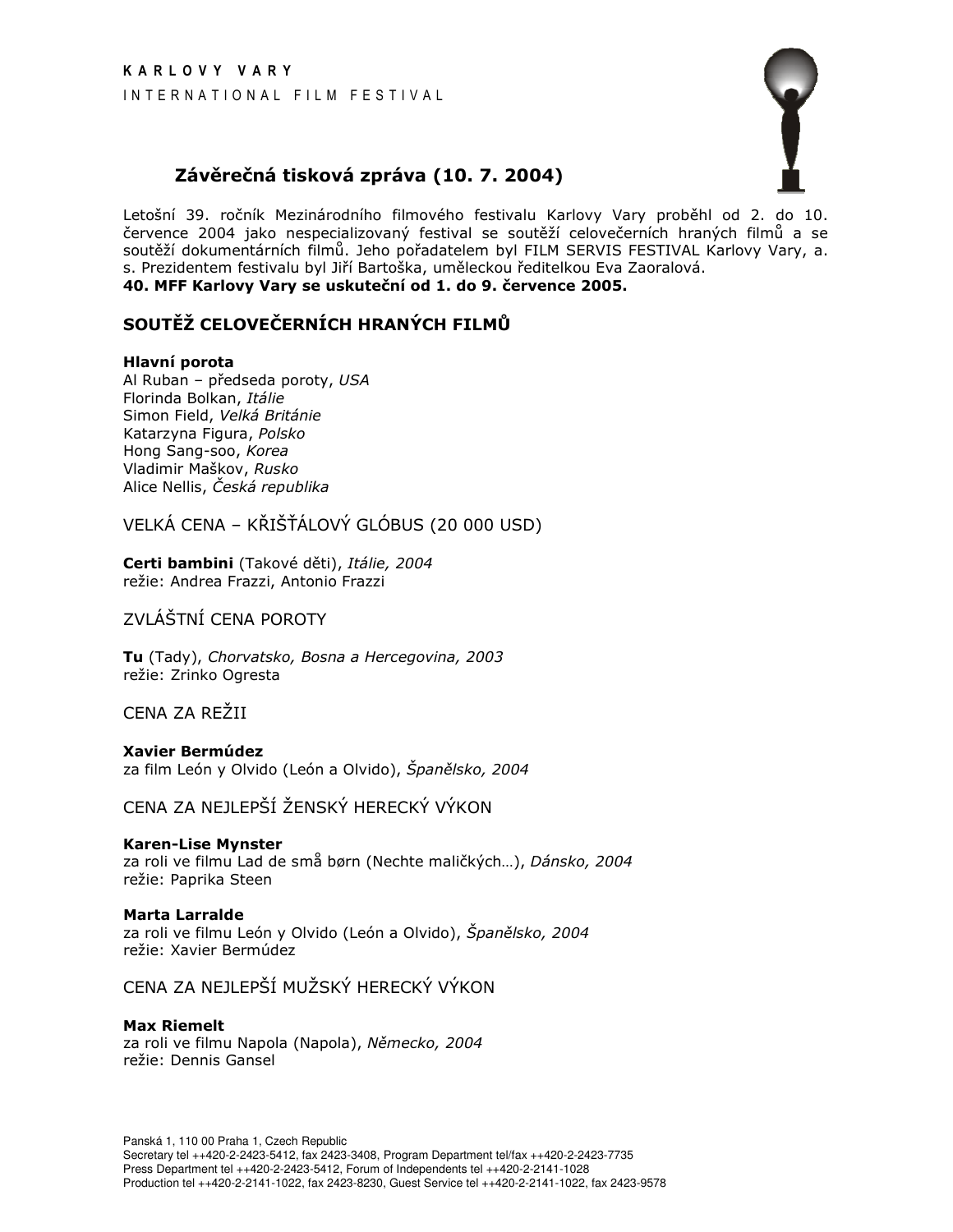INTERNATIONAL FILM FESTIVAL

# SOUTĚŽ DOKUMENTÁRNÍCH FILMŮ

## Dokumentární porota

Bruno Aščuks - předseda poroty, Lotyšsko Alexander Gutman, Rusko Miroslav Janek, Česká republika Ruth Mader, Rakousko Dennis West, USA

CENA ZA NEJLEPŠÍ DOKUMENTÁRNÍ FILM

Svad'ba tišiny (Svatba v tichu, 29 min), Rusko, 2003 režie: Pavel Medveděv

ZVI ÁŠTNÍ UZNÁNÍ POROTY

Untertage (Dny v podzemí, 25 min), Nizozemsko, 2003 režie: Jiska Rickels

ZVLÁŠTNÍ UZNÁNÍ POROTY

Ničeho nelituji, 83 min, Česká republika, 2003 režie: Theodora Remundová

DALŠÍ CENY UDĚLENÉ NA FESTIVALU:

CENA ZA MIMOŘÁDNÝ UMĚLECKÝ PŘÍNOS SVĚTOVÉMU FILMU

**Harvey Keitel, USA** Miroslav Ondříček, Česká republika Roman Polański, Francie-Polsko

CENA MĚSTA KARLOVY VARY

Jacqueline Bisset, USA

CENA KARLOVARSKÉHO KRAJE

Jiří Bartoška

CENA EKUMENICKÉ POROTY ZA MIMOŘÁDNÝ PŘÍNOS MFF KV

Eva Zaoralová

DIVÁCKÁ CENA DENÍKU PRÁVO

Die Geschichte vom weinenden Kamel (Příběh o uplakaném velbloudovi), Německo, Mongolsko, 2003 režie: Byambasuren Davaa, Luigi Falorni

Panská 1, 110 00 Praha 1, Czech Republic Secretary tel ++420-2-2423-5412, fax 2423-3408 E-mail: festival@iffkv.cz, http://www.kviff.com/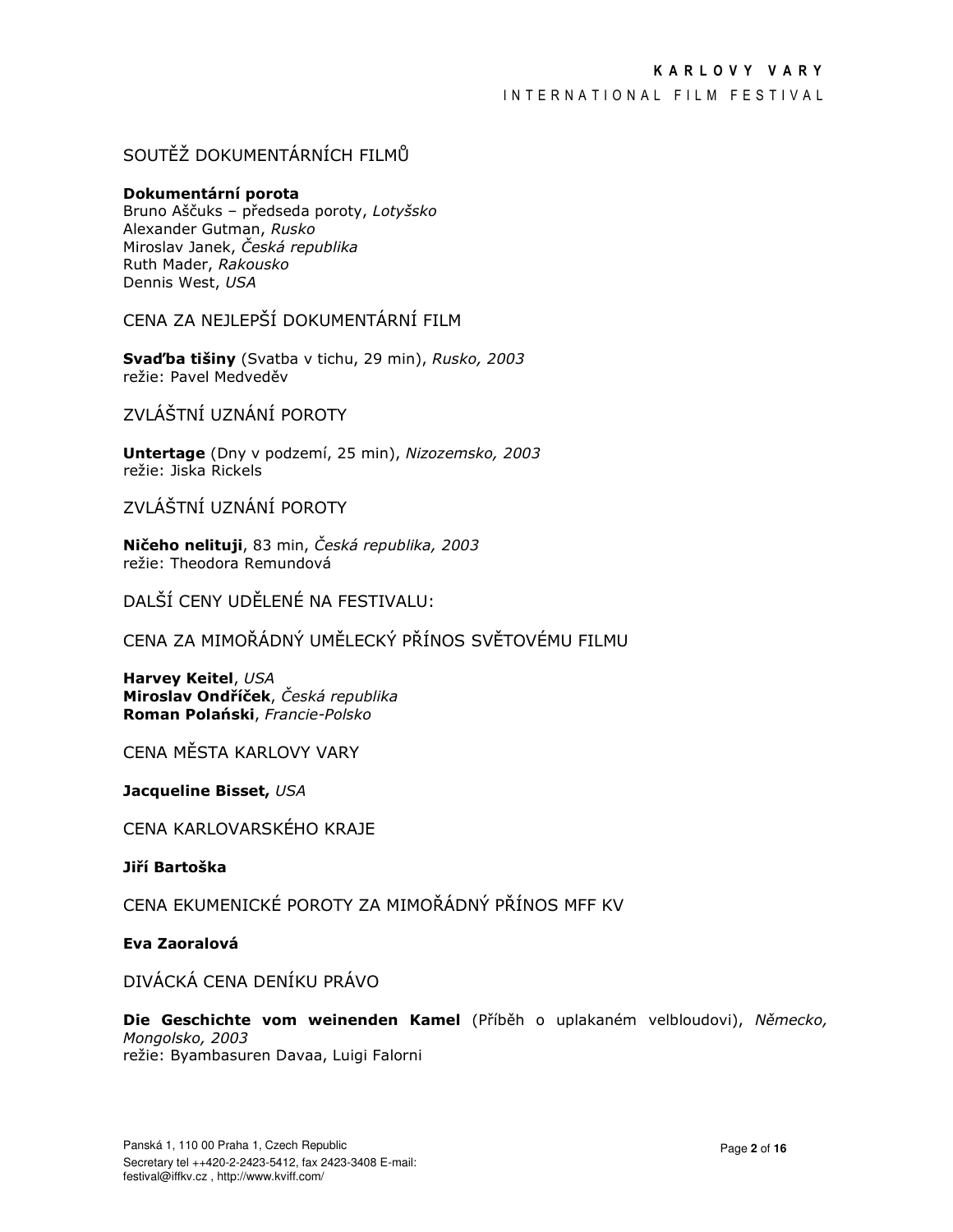## INTERNATIONAL FILM FESTIVAL

# NESTATUTÁRNÍ CENY

CENA PHILIP MORRIS FILM AWARD (250 000 Kč)

Svjedoci (Svědkové), Chorvatsko, 2003 režie: Vinko Brešan

## **Porota ceny Philip Morris**

Ronald Holloway - předseda poroty, USA/Německo Gražina Arlickaité, Litva Christopher Kamyszew, USA Sergej Lavrentěv, Rusko Miroljub Vučković, Srbsko a Černá Hora

CENA MEZINÁRODNÍ FILMOVÉ KRITIKY (FIPRESCI)

Moj svodnyj brat Frankenštejn (Můj nevlastní bratr Frankenstein), Rusko 2004 režie: Valerij Todorovskij

Porota FIPRESCI

Yves Thoraval - předseda poroty, Francie Martin Thomas Dahlstrőm, Švédsko Jan Foll, Česká republika Alin Taşçiyan, Turecko Mariola Wiktor, Polsko

CENA DONA QUIJOTA (federace filmových klubů FICC)

Kenar-e Roodkhaneh (Na břehu), Írán, 2004 režie: Ali-Reza Amini

ZVI ÁŠTNÍ UZNÁNÍ

Lad de små børn (Nechte maličkých...), Dánsko, 2004 režie: Paprika Steen

#### **Porota FICC**

Alice Black, Irsko Torbjørn Grav, Norsko Gunar Klapp, Německo Petr Korč, Česká republika Lorenzo Oss Pegorar, Itálie

CENA EKUMENICKÉ POROTY

Cavedweller (Jeskynní lidé), USA, 2003 režie: Lisa Cholodenko

#### Ekumenická porota

Bojidar Manov, Bulharsko Juraj Drobný, Slovenská republika Jan Eliáš, Česká republika

Panská 1, 110 00 Praha 1, Czech Republic Secretary tel ++420-2-2423-5412, fax 2423-3408 E-mail: festival@iffkv.cz, http://www.kviff.com/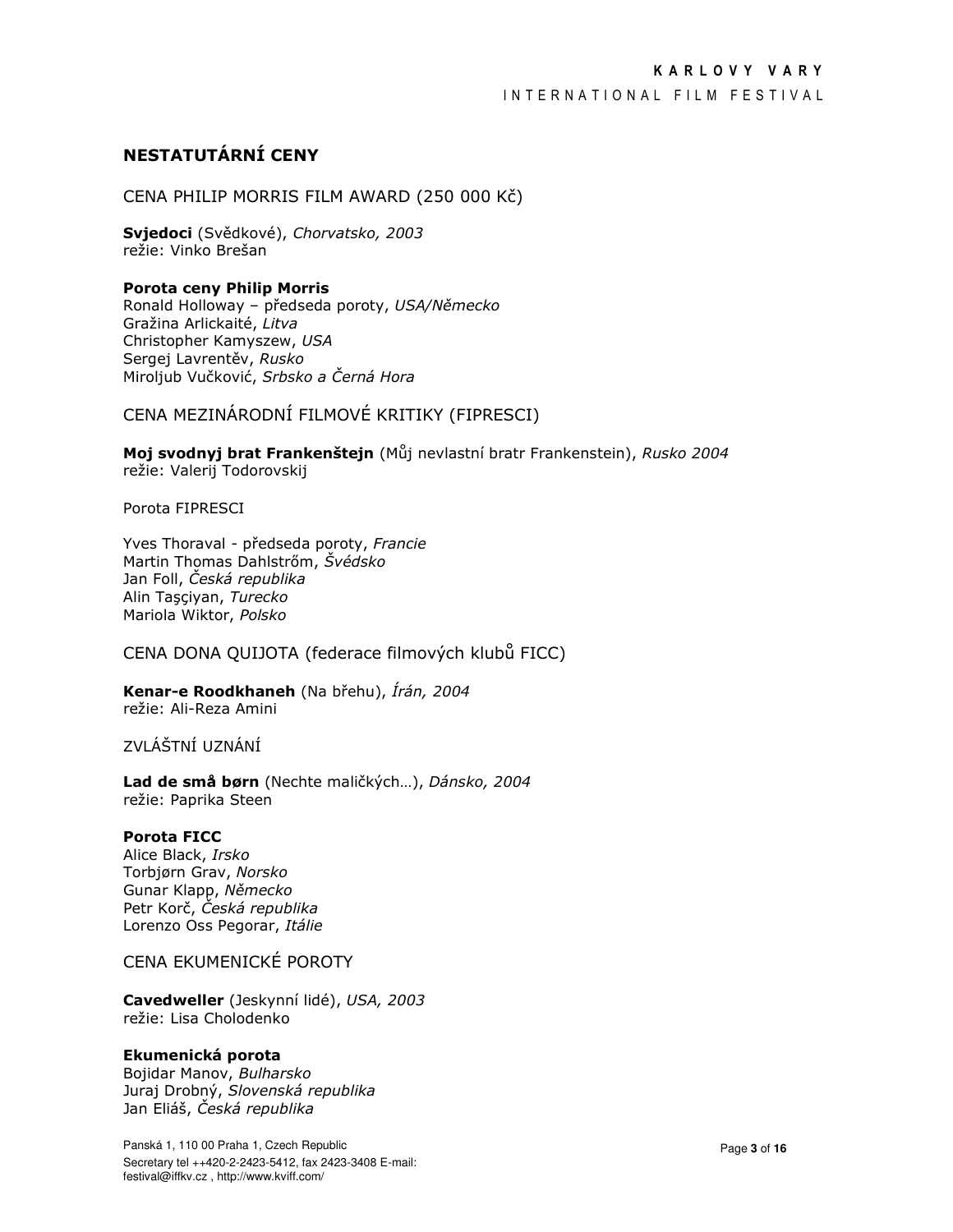Michael Otřísal, Česká republika Anita Uzulniece, Lotyšsko Hilde Van Liempt, Belgie

# CENA ČESKÉ TELEVIZE – NEZÁVISLÁ KAMERA

Česká televize letos poprvé udělila na MFF KV cenu Nezávislá kamera nejlepšímu filmu v sekci Fóra nezávislých. Porota vybírala z 16 filmů, jež vznikly v uplynulých dvou letech.

Pampeliška, (Dandelion), USA, 2003 režie: Mark Milgard

Cenu pro nejlepší film porota udělila za vizuálně působivý, citlivý příběh první lásky.

#### Porota Ceny České televize

Michael Málek, Česká republika Stefan Laudyn, Polsko Jolka Krásná, Česká republika

# 39. MFF KARLOVY VARY NAVŠTÍVILI

Prezident České republiky **Václav Klaus** a jeho manželka Livia Klausová. Ministr kultury ČR Pavel Dostál a další významné osobnosti české politické scény. Václav Havel a jeho manželka Dagmar Havlová.

## ZAHRANIČNÍ HERCI

Aure Atika - Francie, Jacqueline Bisset - USA, Irina Biorklund - Finsko, Javier Cámara -Španělsko, Seymour Cassel - USA, John Cleese - Velká Británie, Georges Corraface -Řecko, Zlatko Crnković - Chorvatsko, Gisli Orn Gardarsson - Island, Ben Gazzara - USA, Ivo Gregurević - Chorvatsko, Dorka Gryllus - Maďarsko, Bernard Hill - Velká Británie, Jana Hubinská - Slovensko, Guillermo Jimenez Díaz - Španělsko, Polona Juh - Slovinsko, Harvey Keitel - USA, Güven Kirac - Turecko, Hulya Kocyigit - Turecko, Olga Koos -Maďarsko, Maroš Kramár - Slovensko, Tuncel Kurtiz - Turecko, Marta Larralde -Španělsko, Milan Lasica - Slovensko, Gary Lewis - Velká Británie, Cheech Marin - USA, Fele Martínez - Španělsko, Colm Meaney - Irsko, Táňa Pauhofová - Slovensko, Bernarda Reichmuth - Německo, Max Riemelt - Německo, Ellen Savaria - USA, Ivan Shvedoff -Rusko, Tom Schilling - Německo, Liev Schreiber - USA, Daniil Spivakovskij - Rusko, Andrea Stuart - USA, Saša Tabakovič - Slovinsko, Marija Tadić - Chorvatsko, Paul Walker - USA, Elijah Wood - USA, Jane Wymark - Velká Británie, Elena Yakovleva -Rusko

## ZAHRANIČNÍ REŽISÉŘI

Galina Adamovich - Bělorusko, Ali-Reza Amini - Irán, Santi Amodeo - Španělsko, Nimród Antal - Maďarsko, Artem Antonov - Rusko, John Appel - Nizozemí, Jovan Arsenić -Německo, Esaias Baitel - Švédsko, Christophe Barratier - Francie, Nancy Bishop – USA, Jasmina Blažević - Chorvatsko, Ewa Borzecka - Polsko, Tassos Boulmetis - Řecko, Karl Bretschneider - Rakousko, Xan Cassavetes - USA, Parviz Davai-Fard - Írán, Benoit Delépine - Francie, Zeki Demirkubuz - Turecko, Leonardo Di Caesare - Argentina, Kim Dong-won - Korea, Sinisa Dragin - Rumunsko, Ibolya Fekete - Maďarsko, Robert Fischer - Německo, Hans Fjellestad - USA, Benedek Fliegauf - Maďarsko, Andrea Frazzi - Itálie, Antonio Frazzi - Itálie, Fridrik Thór Fridriksson - Island, Dennis Gansel - Německo,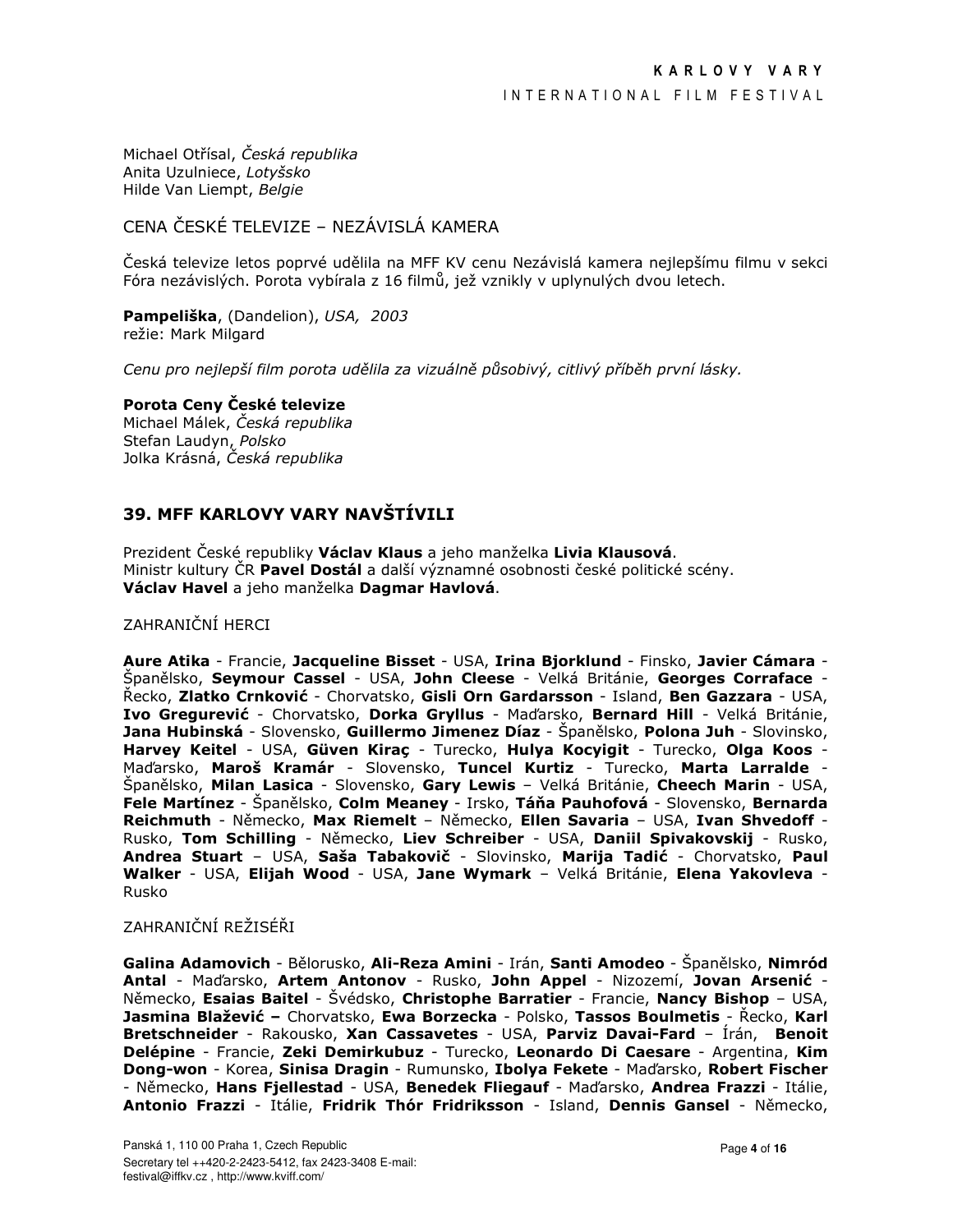#### INTERNATIONAL FILM FESTIVAL

Rituparno Ghosh - Indie, David Gleeson - Německo, Börkur Gunnarsson - Island, Joachim Haupt - Německo, Antonio Chavarrías - Španělsko, John Irvin - Velká Británie, Attila Janisch - Maďarsko, Mika Kaurismäki - Finsko, Ömer Kavur - Turecko, Gustave Kervern - Francie, Peter Liechti - Švýcarsko, Sébastien Lifshitz - Francie, Steven Lovy -Maďarsko, Sergei Loznitsa - Rusko, Anna Luif - Švýcarsko, Miloslav Luther - Slovensko, Samira Makhmalbaf - Irán, Albert Maysles - USA, Pavel Medvedev - Rusko, Mark Milgard - USA, Teona Strugar Mitevska - Francie, Nadir Mokneche - Francie, Gabriela Monroy - Mexico, Kazuyuki Morosawa - Japonsko, Guy Nattiv - Izrael, Malcolm Needs -Velká Británie, Gyula Nemes - Maďarsko, Avi Nesher - Izrael, Konrad Niewolski - Polsko, Khyentse Norbu - Bhútán, Hilmar Oddsson - Island, Zrinko Ogresta - Chorvatsko, Diego Olivares - Itálie, Vadim Perelman - USA, Rando Pettai - Estonsko, Metod Pevec -Slovinsko, Sabine Pollmeier - Německo, Juris Poskus - Lotyšsko, Aage Rais -Nordentoft -Dánsko, Marina Razbezhkina - Rusko, Arash T. Riahi - Rakousko, Jeppe Ronde - Dánsko, Jundži Sakamoto - Japonsko, Xavier Sanchéz Bermúdez - Španělsko, Michael Schorr - Německo, Liev Schreiber - USA, Salomón Shang - Španělsko, Pawel Siczek - Německo, Scott Smith - Kanada, Ewa Stankiewicz - Polsko, Svetlana Stasenko - Rusko, **Paprika Steen -** Dánsko, **István Szabó -** Maďarsko, **Martin Šulík** - Slovensko, Albert ter Heerdt - Nizozemí, Valerij Todorovskij - Rusko, Achim von Borries - Německo, Hans Weingartner - Francie

## OSTATNÍ ZAHRANIČNÍ TVŮRCI

Sandra Botica Bressan - Chorvatsko, Gizela Castronari-Jaensch - Německo, María José **Díez Uwe Dresch** Německo, **Jacobo Echeverría-Torres** Španělsko,  $\sim$ - Španělsko, Davorin Gecl - Chorvatsko, Christian Haake - Rakousko, Farnaz Jamshidi Moghadam - Irán, Anita Juka - Chorvatsko, Jens Körner - Německo, Menend Kurtiz -Laue - USA, Andres Lokko  $\sim 10^{-1}$ Švédsko, Turecko, Tony Igor Luther - Německo, Dean Lyras - USA, Pavlina Moskalyková-Solo - USA, Andreas Muhi - Maďarsko, Beatriz Navarrete Muro - Španělsko, Gennadij Ostrovskij - Rusko, Marshall Persinger - USA, Josip Podvorać - Chorvatsko, Patricia Roda - Španělsko, Hanon Isaac Rosenthal - USA, Rick Ross - USA, Alberto Sabaté - Španělsko, Matthias Schellenberg -Německo, Constanze Schumann - Rakousko, Ondrej Šulaj - Slovensko, Svogo Ueno -Japonsko

FESTIVAL NAVŠTÍVILI MIMO JINÉ TITO ZAHRANIČNÍ PRODUCENTI, DISTRIBUTOŘI, SALES AGENTI, ZÁSTUPCI FESTIVALŮ, FILMOVÝCH INSTITUCÍ APOD.

Soheir Abdel Kader, Cairo International Film Festival - Egypt, Jannike Ahlund, Göteborg Film Festival - Švédsko, **Hiromi Aihara** - Japonsko, Maryna Ajaja, Seattle International Film Festival - USA, Gunnar Almér, Swedish Film Institute - Švédsko, Mohammad Atebbai, Iranian Independents - Írán, Humbert Balsan, Ognon Pictures - Francie, Matteo Bartoli, Circuito Off - Venice International Short Film Festival - Itálie, Anamária Basa, Magyar Filmunió - Maďarsko, Hughes Becquart, European Commission - Media Programme - Belgie, Peter Belsito, Film Finders - USA, Wanda Bershen, Red Diaper Production - USA, Dieter Betz, Tübingen Film Festival - Německo, Aleksandra Biernacka, TVP SA - Film Agency -Polsko, Pnina Blayer, Haifa International Film Festival - Izrael, Norbert Blecha, Terra Films -Rakousko, Angela Bosch Rius, Catalan Films & TV - Španělsko, Philippe Boudoux, Embassy of France - Francie, Veronique Bouffard, Unifrance International - Francie, Ahmet Boyacioglu, Ankara Cinema Association - Festival of European Films - Turecko, Francesca Breccia, Media Luna Entertainment - Německo, Jefe Brown, U.F.O. Pictures - USA, Francine Brücher, Swiss Films - Švýcarsko, Elisabetta Brunella, Media Salles - Itálie, Jean Cazes, Le Club des Producteurs Europeens/European Producers Club - Francie, Maria Rosaria Cerino, Festival del Cinema Europeo - Itálie, Martin Ciel, Partners Production - Slovensko, Jana Cisar, Welt Film - Německo, Nancy Collet, AFI Fest 2004 - American Film Institute - USA, Gisela Corsten, European Film Academy - Německo, Alessandra Coselli, Raisat S.p.A. -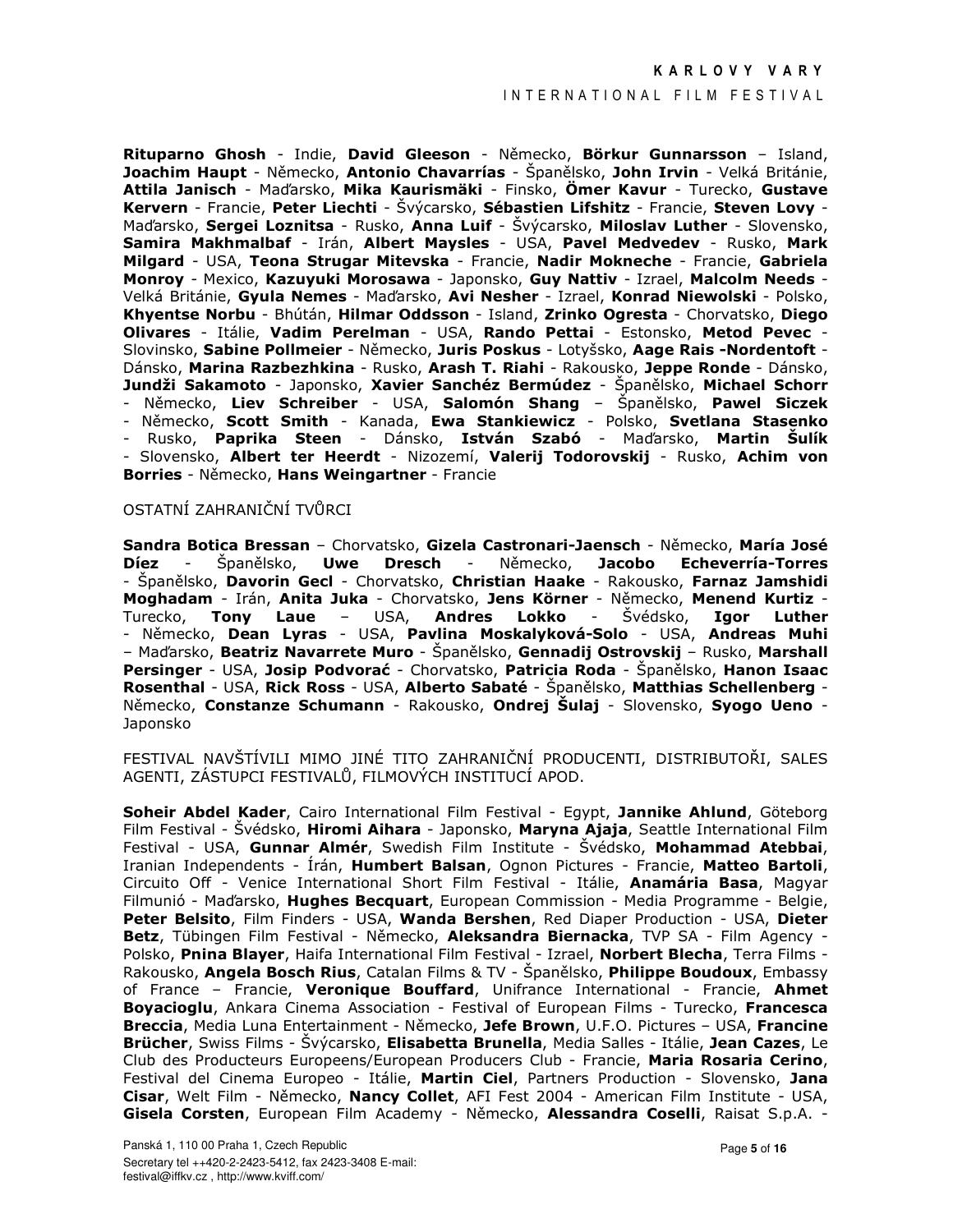#### INTERNATIONAL FILM FESTIVAL

Itálie, Ludmila Cviková, International Film Festival Rotterdam - Nizozemí, Štěpánka **Červenková**, TV 5 - Francie, Gergana Dakovska, Bulharskon National Film Center -Bulharsko, Celine Dalix, Adriana Chiesa Enterprises - Itálie, Claas Danielsen, Leipzig Dokfilmwochen - Německo, Shane Danielsen, Edinburgh International Film Festival - Velká Británie, Susannah Davies, FIAPF - Francie, Paulo Roberto de Carvalho, Cachoeira Films -Německo, Mayalen de Croisoeuil, Pathé International FR - Francie, Erika de Hadeln, De Hadeln and Partners - Německo, Moritz de Hadeln, De Hadeln and Partners - Německo, Wim de Witte, Flanders International Film Festival - Ghent - Belgie, Oscar del Caz de Diego, El Paso Producciones Cinematograficas - Španělsko, Alberto Del Val, Producciones Kaplan -Španělsko, Pierre-Henri Deleau, FIPA - Festival International de Programmes Audiovisuales -Francie, Sandra den Hamer, International Film Festival Rotterdam - Nizozemí, Tatiana Detlofson - Zástupce MFFKV v Londýně, Ana Díaz Serrano, El Paso Producciones Cinematograficas - Španělsko, Christine Dollhofer, Crossing Europe - Film Festival Linz -Rakousko, Didar Domehri, Films Distribution - Francie, Kim Dong-ho, Pusan International Film Festival - Korea, Marion Döring, European Film Academy - Německo, Christian Dorsch, Export-Union des Deutschen Films - Německo, Mike Downey, European Film Academy -Velká Británie, Peter Dubecký, Slovenský filmový ústav - Slovak Film Institute - Slovensko, Jacques Dubois, Warner Bros, Pictures International - Velká Británie, Ausra Duobiene, Lietuvos Kinas - Litva, Marie-Francie Dupagne, Festival International du Film Francophone de Namur - Belgie, Viera Duricová, Slovenský filmový ústav - Slovensko, Dimitri Eipides, Toronto International Film Festival - Kanada, Thessaloniki International Film Festival - Řecko, Basak Emre, Ankara Cinema Association - Festival of European Films - Turecko, Michal **Erfurt**, CineGraph - Německo, Markku Eriksson, Helsinki Film Festival - Love & Anarchy -Finsko, Marta Esteban, Messidor Films S.L. - Španělsko, Ulrich Felsberg, European Film Academy - Velká Británie, Luis Fernández Martínez, El Paso Producciones Cinematograficas - Španělsko, An-Cha Flubacher-Rhim, Jeonju International Film Festival - Korea, Raisa Fomina, Intercinema-Art Agency - Rusko, Tor Fosse, Bergen International Film Festival -Norsko, Bill Foster, Portland International Film Festival - USA, Laima Freimane, ILE FILMS -Lotyšsko, Neil Friedman, Menemsha Films, Inc. - USA, Linde Fröhlich, Nordic Film Days Lübeck - Německo, Karlo Funk, Estonian Film Foundation - Estonsko, Kim Fupz Aakeson, Nordisk Film - Dánsko, Kinga Gajdos, Magyar Filmunió - Maďarsko, Jolanta Galicka, Film Polski Promotion Agency - Polsko, Jose Luis García, Producciones Kaplan - Španělsko, Giuseppe Gariazzo, Torino Film Festival - Itálie, Gudrun Geyer, Munich International Documentary Film Festival - Německo, Marcus Glaser, Nikolaus Geyrhalter Filmproduktion -Rakousko, Jean-Luc Goester, Embassy of France - Francie, Michele Gottardi, Settimana Internazionale della Critica - Itálie, Lizette Gram, Danish Film Institute - Dánsko, Erika Gregor, Freunde der Deutschen Kinemathek - Německo, Ulrich Gregor, Freunde der Deutschen Kinemathek - Německo, Fabrizio Grosoli, Alpe Adria Cinema - Trieste Film Festival - Itálie, Holger Groß, Pegasos Film - Německo, Oli Grueva, Bulgarian National Television -Bulharsko, Laufey Gudjónsdóttir, Islandic Film Centre - Island, William Guentzler, Cleveland International Film Festival - USA, Thomas Heinesen, Nordisk Film - Dánsko, Christopher Herrmann, Mannic Productions - USA, Danijel Hočevar, E-motion Film -Slovinsko, **Hans Hodel**, Interfilm - International Interchurch Film Organisation - Švýcarsko, Ariane Hofmann, Pegasos Film - Německo, Krisztina Homolay, HBO Central Europe -Maďarsko, Markus Hönle, Viennale International Film Festival - Rakousko, Paul Howson, The British Council - Velká Británie, Ivan Hronec, SPI International Czech Rep. & Maďarsko & Slovakia - Slovensko, Brigitte Hubmann, Telefilm Canada - Kanada, Gary Hustwit, Plexifilm - USA, Tamás Hutlassa, Magyar Filmunió - Maďarsko, Stephan Hutter, Prokino Filmverleih GmbH - Německo, Joel Chapron, Unifrance International - Francie, Satoko Ishida, Shochiku Co., Ltd. - Japan, Viola Jäger, Olga Film GmbH - Německo, Jay Jeon, Pusan International Film Festival - Korea, Raimo Joerand, RUUT Pictures - Estonsko, Igor Kalenov, Nikola Film -Rusko, Olga Kalenova, Nikola Film - Rusko, Doro Kaltenhauser, Pegasos Film - Německo, Karin Kaper, Kaper Production - Německo, Maciej Karpinski, Polish Television Film Agency -Polsko, Antoine Khalife, Unifrance International - Francie, Andrei Khalpakhtchi, Kiev International Film Festival Molodist - Ukrajina, Cornelia Klimkeit, Export-Union des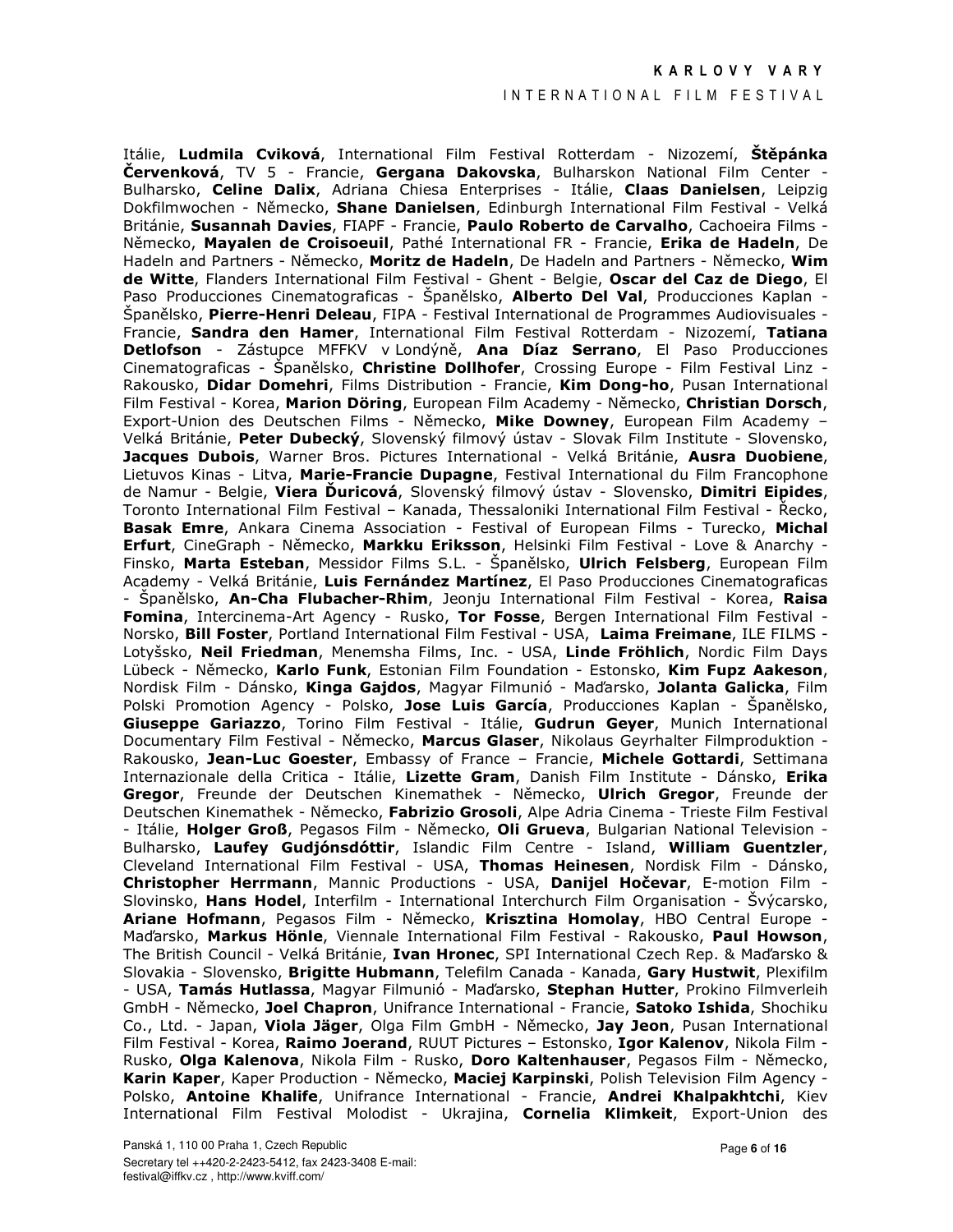### INTERNATIONAL FILM FESTIVAL

Deutschen Films - Německo, Milan Kňažko, Partners Production - Slovensko, Nataša Kočar, Slovenian Film Fund - Slovinsko, Deborah Kolar - zástupce MFFKV v Los Angeles, Evzen Kolar - Millenium Films, Christine Kopf, Deutsches Filminstitut / Film Festival Goeast Wiesbaden - Německo, Vladimír Krajniak, Partners Production - Slovensko, Andreja Kralj, Slovenian Film Fund - Slovinsko, Harry Kügler, Olga Film GmbH - Německo, Peter Kujawski, Focus Features International - USA, Anne Marie Kürstein, Danish Film Institute -Dánsko, Andrzej Kurylowicz, Bendom Film - Polsko, Marta Lamperová, MDC Int. GmbH -Německo, Claudia Landsberger, Holland Film - Nizozemí, Ruta Lasmane, Riga International Film Forum "Arsenals" - Lotyšsko, Winnie Lau, Fortissimo Film Sales - Hong Kong, Guntars Laucis, RUUT Pictures - Estonsko, Stefan Laudyn, Warsaw International Film Festival -Polsko, Anne Laurent, Austrian Film Commission - Rakousko, Federic Lavigne, Festival Premiers Plans d'Angers - European First Film Festival - Francie, Lissa Lebel, HBO Films London - Velká Británie, Alexandra Lebret, Le Club des Producteurs Europeens/European Producers Club - Francie, Wlodzimierz Lech, Film Polski Promotion Agency - Polsko, Ilona Lesoeur-Kunešová, Eurocine - Francie, Avye Leventis, Capitol Films - Velká Británie, Sydney Levine, Film Finders - USA, Atahualpa Lichy, Margarita International Film Festival -Francie, Stephen Locke, Nordic Film Davs Lübeck - Německo, Tiina Lokk, Black Nights Film Festival - Estonsko, Alberto Lopez, Variety London - Velká Británie, Skuli Malmquist, Zik Zak Filmworks - Island, Xavier Marcé, ICIC - Institut Catalán de les Indústries Culturals -Spanělsko, Yann Marchet, Ile de France Film Commission - Francie, Giuseppe Massaro, ANICA & Media Desk Italia - Itálie, Tanja Meding, Maysles Films, Inc - USA, Marlies Messinger, Internationale Münchnen Filmwochen GmbH - Německo, Sergio Micheli, Carte di Cinema - Itálie, Péter Miskolczi, Magyar Filmunió - Maďarsko, Lubica Mistríková, Slovenský filmový ústav - Slovensko, Zuzana Mistríková, Ministerstvo kultúry Slovenskej republiky -Slovensko, Katarína Mišíková, Slovenská televízia - Slovensko, Vishnu Kant Mohta, Shree Venkatesh Films - Indie, Phyllis Mollet, - Francie, Magali Montet, Unifrance International -Francie, Wigbert Moschall, MDC Int. GmbH - Německo, Jo Mühlberger, European Film Promotion - Německo, Johanna Muth, Berlin International Film Festival - Německo, Kaynam Myung, East Film - Korea, Peter Nágel, Partners Production - Slovensko, Mira Niagolova, Vermont International Film Festival - USA, Todd Nickels, Miramax Films - USA, Claudi Niubo, ICAA - Španělsko, Takashi Niwa, Pioniwa Film Inc. - Japonsko, Fumiko Oga -Japonsko, Cemal Okan, Fono Film - Turecko, Stine Oppegaard, Norwegian Film Institute -Norsko, Lorenzo Oss Pegorar, Circolo del Cinema "Effetto Notte" - Itálie, Martha J. Otte, Tromsoe International Film Festival - Norsko, Kurt Otterbacher, Strandfilm-Produktions GmbH - Německo, Jerome Paillard, Cannes Market / Marché du film - Francie, Thom Palmen, Umea International Film Festival - Svédsko, Stephanie Palmer, MGM Pictures -USA, Roman Paul, Celluloid Dreams World Sales Berlin Office - Německo, Tobias Pausinger, Bavaria Film International - Německo, Annamaria Percavassi, Alpe Adria Cinema - Trieste Film Festival - Itálie, Simon Perry, ACE - Ateliers du Cinéma Européen - Velká Británie, Stefan Piëch, OpenPictures AG - Německo, Ieva Pitruka, National Film Center of Latvia -Lotyšsko, Iztok Polanc, Slovenian Film Fund - Slovinsko, Carme Ponte, ICIC-Institut Catalán de les Indústries Culturals - Španělsko, **Nik Powell**, European Film Academy - Velká Británie, Anastasia Printseva, St. Petersburg Documentary Film Studio - Rusko, Domenico Procacci, European Film Academy - Itálie, Kaie-Ene Rääk, F-Seitse Films - Estonsko, James Ragan, University of Southern California - USA, Klaus Rasmussen, Nordisk Film International Sales -Dánsko, Kiril Razlogov, Moscow International Film Festival - Rusko, Piotr Reisch, SPI International Polska - Polsko, Otto Reiter, Viennale International Film Festival - Rakousko, Thomas Richert, Film Festival Cottbus - Německo, Rosario Rinaldo, Pequod - Itálie, Pierre Rissient, - Francie, Patrick Rivet, TV 5 - Francie, Renate Roginas, Eurimages - Francie, Jean-Pierre Roland, Communaute Francaise de Belgique - Belgie, Renate Rose, European Film Promotion - Německo, Marek Rozenbaum, Transfax Film Production - Izrael, Anna Rozenvalde, Riga International Film Forum "Arsenals" - Lotyšsko, Simojukka Ruippo, Tampere Film Festival - Finsko, Roland Rust, Film Festival Cottbus - Německo, Benita Sarma, National Film Center of Latvia - Lotyšsko, François Sauvagnargues, ARTE Francie -Francie, Peter Scarlet, Tribeca Film Festival - USA, Katayoon Shahabi, Sheherezad Media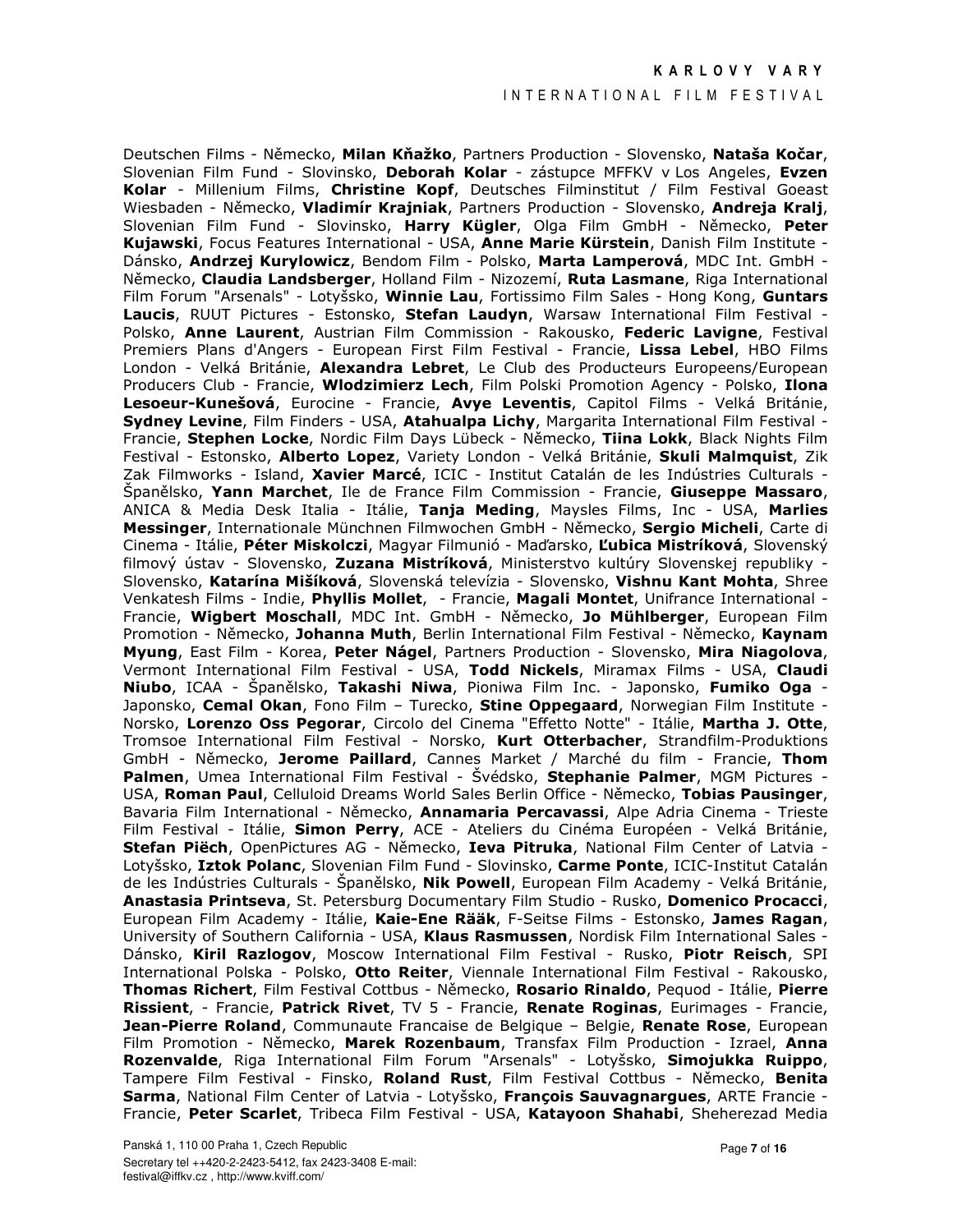#### INTERNATIONAL FILM FESTIVAL

International - Írán, Prakash Sharma, World Film Promotion - Indie, Cherif El Shoubashy, Cairo International Film Festival - Egypt, Thorsten Schaumann, Bavaria Film International -Německo, Hans Joachim Schlegel, Moscow International Film Festival - Německo, Manfred Schmidt, Mitteldeutsche Medienförderung [MDM] - Německo, Gert Schneider, Pegasos Film -Německo, Thorsten Schumacher, Hanway Films - Velká Británie, Martin Schweighofer, Austrian Film Commission - Rakousko, Thor Sigurjonsson, Zik Zak Filmworks - Island, Swetlana Sikora, Deutsches Filminstitut / Film Festival Goeast Wiesbaden - Německo, Fernanda Silva, Troia International Film Festival - Portugal, Artemi Skouloudi, Village Roadshow Greece - Recko, Michelle Son, Cineclick Asia - Korea, Choi Soon Dae, Pusan International Film Festival - Korea, Mira Staleva, Sofia International Film Festival - Bulharsko, Jelka Stergel, Cankarjev dom - Slovinsko, Peter Stockhaus, Peter Stockhaus Filproduktion -Německo, Gabriela Strack, OpenPictures AG - Německo, Jacques-Eric Strauss, Pathé International FR - Francie, Andreas Ströhl, Internationale Münchner Filmwochen GmbH -Německo, Kim Sun Yub, Pusan International Film Festival - Korea, Vlado Štric, Art Film Festival - Slovensko, Melanie Tebb, Hollywood Classics - Velká Británie, Viacheslav Telnov, St. Petersburg Documentary Film Studio - Rusko, Tiina Teras, Black Nights Film Festival -Estonsko, Christian Thomas, Imagine Film Distribution - Belgie, J. Hunter Todd, Houston Worldfest International Film Festival - USA, Pilar Torre Villaverde, ICAA - Spanělsko, Kristina Trapp, EAVE - European Audiovisual Enterpreneurs - Belgie, Guntis Trekteris, Kaupo Filma - Lotyšsko, Andrea Trovesi, Bergamo Film Meeting - Itálie, Marian Urban, ALEF Film & Media Group - Slovensko, Riin Urbanik, RUUT Pictures - Estonsko, Anita Uzulniece, NRA - Lotyšsko, Francesca van der Staay, Le Club des Producteurs Europeens - Francie, Hilde Van Liempt, Filmmagie - Belgie, Debbie Vandermeulen, Hartley-Merrill - USA, Els Vandevorst, Isabella Films - Nizozemí, Leila Vestgaard, Nordisk Film - Dánsko, Éva Vezér, Magyar Filmunió - Maďarsko, Molly von Fürstenberg, Olga Film GmbH - Německo, Maria von Hörsten, European Film Academy - Německo, Brigitte Wauer, Rundfunk Berlin-Brandenburg - Německo, Helmut G. Weber, Tradewind Pictures GMBH - Německo, Michael Weber, Bavaria Film International - Německo, Michael Wellner-Pospíšil, Centre Tcheque -Francie, Tim Westcott, European Audiovisual Observatory EAO - Francie, Wolfgang Widerhofer, Nikolaus Geyrhalter Filmproduktion - Rakousko, Stefanie Zeitler, Bavaria Film International - Německo, Natalia Zheltukhina, Risk Film Studio - Rusko

FESTIVAL NAVŠTÍVILI MIMO JINÉ TITO ČEŠTÍ PRODUCENTI, DISTRIBUTOŘI, SALES AGENTI, ZÁSTUPCI FESTIVALŮ A FILMOVÝCH INSTITUCÍ

Ivo Andrle, Kino Aero, Jan Balzer, BIF, Emil Bartovič, Warner Bros ČR, Artemio Benki, Sirena Film, Igor Blažević, One World International Human Rights Film Festival, Jan Bondy, Správa českých center, Jan Bradáč, Falcon a.s., Michal Bregant, FAMU, Jefe Brown, U.F.O. Pictures, Martin Brykner, Hollywood Classic Entertainment, Barbora Bukovinska, L'Institute Francais de Prague, Milan Cieslar, Happy Celuloid s.r.o., Ludmila Claussová, Czech Film Center - Film Commission, Briana Čechová, Národní filmový archiv Praha, Kateřina Černá, Negativ s.r.o., Jana Černik, Czech Film Center - Film Promotion, Aleš Danielis, Bontonfilm a.s., Andrea Dědičová, Hollywood Classic Entertainment, Táňa Dimitrova, Maďarské kulturní středisko, Marek Dobeš, Brutto Film, Renata Elhenická, Blue Time s.r.o., Jan Eliáš, České Centrum ve Vídni, **Bára Fabiánová**, Bionaut Production, **Pavlína Fechterová**, Asociace producentŭ

v audiovizi, Jakub Felcman, Febiofest s.r.o., Fero Fenič, Febio s.r.o., Rudolf Fiedler, Asociace českých filmových klubů, Mira Haviárová, Febio s.r.o., Mick Hawk, Bontonfilm a.s., Jana Hloušková, SPI International Czech Republic, Tomáš Hoffman, Bioscop, a.s., Jessica Horváthová, Casting studio CINE-JESSY s.r.o, Marek Hovorka, International Documentary Film Festival Jihlava, Ladislav Hrabě, Bontonfilm a.s., Michal Izakovič, Warner Bros ČR, Ivan Jáchim, Finále Plzeň, František Janda, S Pro Alfa Film, Marek Jeníček, Bontonfilm a.s., Jan Jíra, CinemArt, a.s., Eva Kačerová, Dny evropského filmu, Jaromír Kallista, Athanor s.r.o., Viera Kasalová, HBO Česká republika s.r.o., Jan Kastner, Asociace českých filmových klubů, Damián Kaušitz, KGK Expo 2005 AICHI, Lenka Kny, Blue Time s.r.o., Petr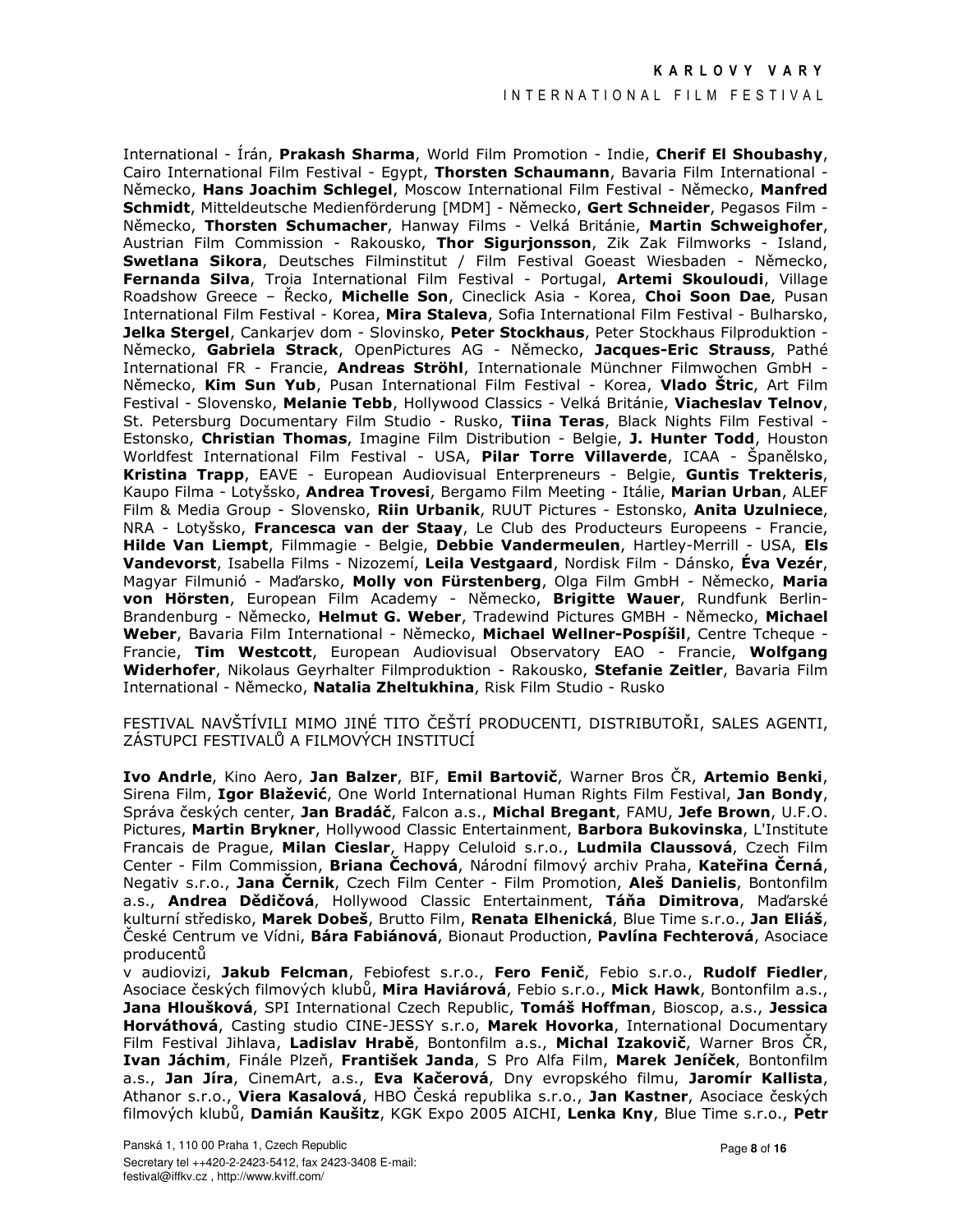## INTERNATIONAL FILM FESTIVAL

Koliha, Filmfest, s.r.o., Jiří Konečný, Endorfilm, Igor Konioukov, Hollywood Classic Entertainment, Čestmír Kopecký, První veřejnoprávní, Ivana Košuličová, CinemArt, a.s., Jiří Králík, Letní filmová škola Uherské Hradiště, Tomáš Krejčí, Prague Studios, Vlasta Kristl, Dawson Production, Jaroslav Kučera, Česká televize / Czech Television, Daniela Kučmášová, Media Desk Česká republika, Milan Kuchvnka, Negativ s.r.o., Roman Leičko, CinemArt, a.s., Martin Malík, Warner Bros ČR, Přemysl Martínek, Febiofest s.r.o., Radka Mikulová, Embassy of France, Barbora Mudrová, Film Distribution Artcam, Richard Němec, Verbascum s.r.o., Zsofia Nikoleti, UPC, Jordi Niubo, Simply Cinema, s.r.o., Petra Ondřejková, Bistro Films, Vladimír Opěla, Národní filmový archiv Praha, Petr Oukropec, Negativ s.r.o., Svatava Peschková, Falcon a.s., Jiří Pirk, Bontonfilm a.s., Andrea Prenghyová, Institut dokumentárního filmu, Jitka Procházková, Czech Television -Telexport, Jiří Ptáček, Bistro Films, John Riley, Cinepol International, Zdeněk Skaunic, Ateliéry Bonton Zlín, Jitka Slavíková, Filmexport Prague Distribution s.r.o., Jakub Sluka, Lajka - Film s.r.o., Marta Smolíková, Pro Culture / Otevřená Společnost o.p.s., Jan Stehlík, VAC - Vachler Art Company, Milan Stopa, Warner Bros ČR, Pavel Strnad, Negativ s.r.o., Jan Svěrák, BIOGRAF Jan Svěrák s.r.o., Vratislav Šlajer, Bionaut Production, Ladislav Šťastný, Warner Bros ČR, **Monika Štěpánová**, Goethe Institut Prag, **Irena Taskovski**, Taskovski Films Ltd., Ondřej Trojan, Total HelpArt T.H.A., Aleš Tříska, CinemArt, a.s., Helena Uldrichová, Barrandov Studio a.s., Blažena Urgošíková, Národní filmový archiv Praha, Peter Valert, CMS Cameron McKenna, Ondřej Zach, AQS a.s.

#### ČEŠTÍ HERCI

Zlata Adamovská, Simona Babčáková, Eliška Balzerová, Tereza Brodská, Radoslav Brzobohatý, Rostislav Čtvrtlík, Martin Dejdar, Michal Dlouhý, Miroslav Donutil, Zdeněk Dušek, Kaisa Elramli, Veronika Freimanová, Ester Geislerová, Tomáš Hanák, Martin Hofmann, Iva Hüttnerová, Klára Issová, Petr Jákl Jr., Iva Janžurová, Jana Krausová, Lenka Krobotová, Pavel Landovský, Pavel Liška, Alena Mihulová, Leoš Noha, Jiří Ornest, Gabriela Osvaldová, Jiří Plojhar, Josef Polášek, Bolek Polívka, René Přibyl, Sabina Remundová, Karel Roden, Barbora Seidlová, Eliška Sirová, Simona Stašová, Zuzana Stivínová, Andrea Stuart, Vladimír Škultéty, Jana Švandová, Marek Vašut, Taťána Vilhelmová, Lucie Vondráčková, Pavel Zedníček, Stanislav Zindulka

## ČEŠTÍ REŽISÉŘI

Lucie Bělohradská, F. A. Brabec, Jaroslav Brabec, Parvíz Davai - Fard, Martin Duba, Ivan Fíla, Saša Gedeon, Borkur Gunnarsson, Jan Hřebejk, Věra Chytilová, Juraj Jakubisko, Vít Janeček, Dušan Klein, Vít Klusák, Miloš J. Kohout, Tereza Kopáčová, Martin Kotík, Pavel Koutecký, Martin Krejčí, Jiří Krejčík, Tereza Kučerová, Václav Marhoul, Matěj Mináč, Marek Najbrt, Jitka Němcová, Jan Němec, David Ondříček, Michaela Pavlátová, Filip Remunda, Theodora Remundová, Michal Sedláček, Andrea Sedláčková, Ladislav Smoljak, Karel Smyczek, Jakub Sommer, Olga Sommerová, Zdeněk Svěrák, Dušan Trančík, Helena Třeštíková, Benjamin Tuček, Zdeněk Tyc, Otakar Vávra, Tomáš Vorel, Václav Vorlíček, Petr Weigl, Ivan Zachariáš

## OSTATNÍ ČEŠTÍ TVŮRCI.

Džian Baban, Jan Bernard, Iveta Bufková, Martin Čech, Jan Čechtický, Aleš Dlabač, Pavel Dobrovský, Tereza Doláková, Michal Dvořák, Iva Dyková, Matouš Forbelský, Miroslav Gál, Robert Geisler, Monika Gemmellová, Lukas Hanauer, Marek Hart, Radim Hladík, Eva Hodinová, Miloslav Holman, František Hradecký, Jiří Hubač, Radim Janeš, Dan Jaroš, Tereza Jiravová, Radek John, Ivanka Kačírková, Petr Komrzý, Slávka König, Andrea Králová, Štěpán Kučera, Veronika Lerchová, Filip Malásek, Zdeněk Marek, Vojtěch Mašek, Jan Mattlach, Jaroslav Matys, Mirka Matysová, Pavla Moravcová, Jan Muchow, Peter Nemec, Miroslav Ondříček, Ivo Pavelek, Halina Pawlovská, Petr Poš, Pavel Rejholec, Stanislav Remunda, Iva Ruszeláková, Petr Sirotek, Karel Slach, Martin Sobotka, Ondřej Soukup, Jiří Sternwald, Jiří Stivín, Juraj Šajmovič, Václav Šašek, Jiří Štamfest, Martin Štrba, Michal Tošner, Emil Viklický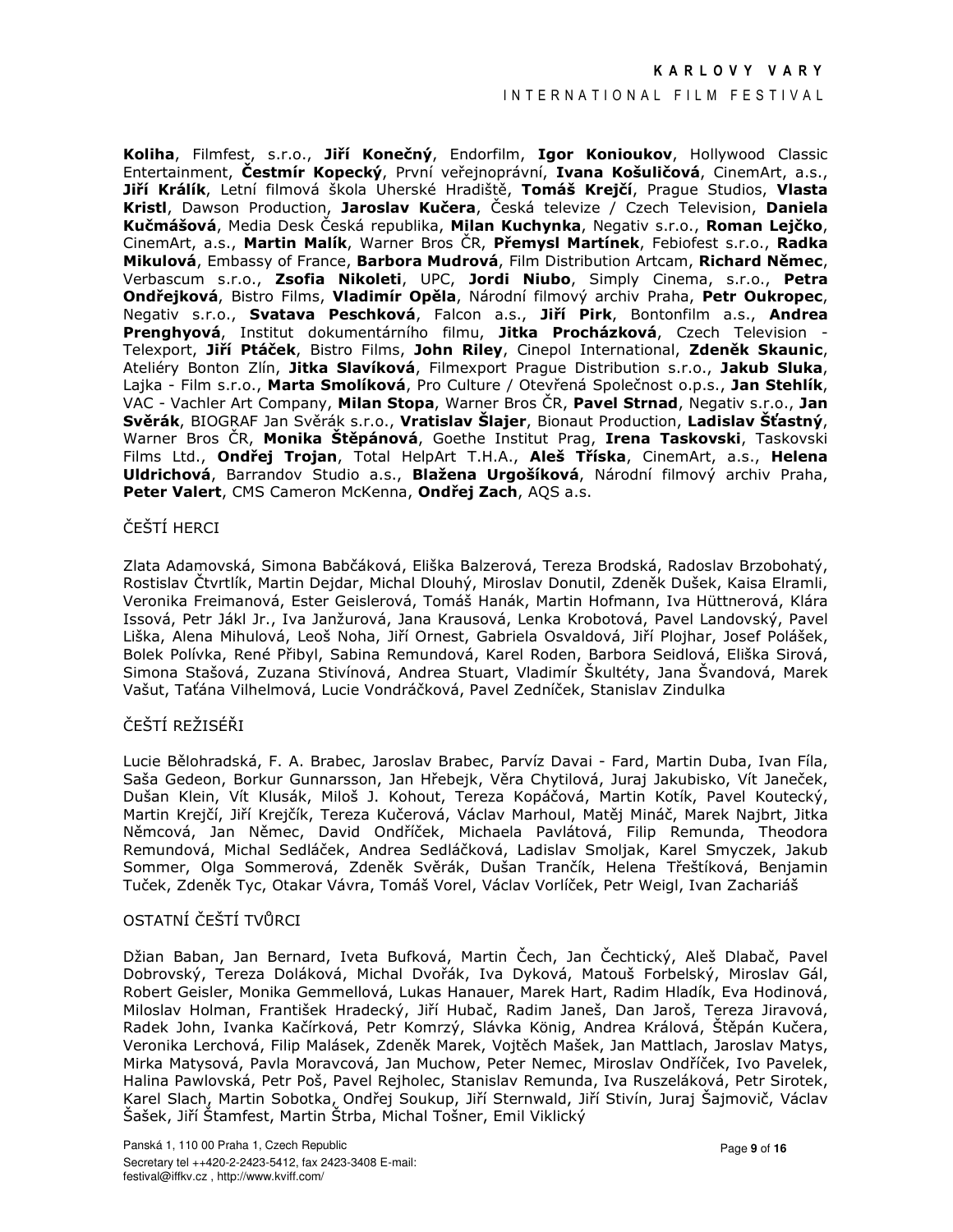# ZVLÁŠTNÍ PROGRAM

## DNY KRITIKŮ VARIETY & EUROPEAN FILM PROMOTION

Již sedmým rokem byla součástí festivalu přehlídka Dny kritiků Variety, do které bylo zařazeno deset evropských filmů vybraných kritiky prestižního filmového časopisu Variety. Mezi 10 vybranými filmy letos nebyl žádný český zástupce.

Letos byly uvedeny filmy: Aaltra (Aaltra, režie: Benoît Delépine, Gustave Kervern), Astronauti (Astronautas, režie: Santi Amodeo), Čtyři odstíny hnědé (Fyra nyanser av brunt, režie: Tomas Alfredson), Charlie (Charlie, režie: Malcolm Needs), Kontroll (Kontroll, režie: Nimród Antal), Little Girl Blue (Little Girl Blue, režie: Anna Luif), Mister V. (Mister V., režie: Émilie Deleuze), Špetka koření (Politiki kouzina, režie: Tassos Boulmetis), Shouf shouf habibi! (Shouf shouf habibi!, režie: Albert ter Heerdt), Vanad ja kobedad saavad jalad alla (Made in Estonia, režie: Rando Pettai).

Celý projekt, který vznikl v roce 1999 z iniciativy vedoucího redaktora časopisu Variety Stevena Gaydose, opět zastřešila European Film Promotion (EFP), nezávislá nadnárodní instituce podporovaná programem Evropské unie MEDIA Plus, která se zabývá prodejem a podporou evropského filmu. EFP má sídlo v Hamburku, její prezidentkou je Claudia Landsberger a výkonnou ředitelkou Renate Rose.

## ZASEDÁNÍ VÝKONNÉHO VÝBORIJ EVROPSKÉ FILMOVÉ AKADEMIE

Prezidium Evropské filmové akademie si zvolilo 39. MFF Karlovy Vary za místo svého pravidelného výročního zasedání. To se uskutečnilo 10. července v Grandhotelu Pupp a zúčastnili se ho: Humbert Balsan (producent, Francie), Pierre-Henri Deleau (ředitel festivalu, Francie), Ulrich Felsberg (producent, Německo), Stephan Hutter (producent a distributor, Německo), Mika Kaurismäki (režisér, Finsko), Nik Powell (ředitel filmové školy, Velká Británie), Domenico Procacci (producent, Itálie), István Szabó (režisér, Maďarsko), Els Vandevorst (producentka, Nizozemí), Marion Döring (ředitelka EFA, Německo) a Derek Malcolm (novinář, Velká Británie).

## KOPRODUKČNÍ FÓRUM

Hlavním středotématem letošního setkání producentů byly nové možnosti a východoevropského filmu po vstupu do Evropské unie. Konference nesla název "Země střední a východní Evropy: nové instituce, nové zákony, nové filmy, nové možnosti" a hovořilo se o možnostech spolupráce, financování, nových školách a workshopech a také o úspěšném zřízení Česko-slovensko-polského pavilonu v Cannes. Setkání, moderovaného Stevenem Gaydosem (Variety), se účastnili Jean Cazes (prezident European Producers Club), Jana Cernik (Czech Film Center), Karlo Funk (Estonian Film Foundation), Synnoeve Kjaerland (North by Northwest), Piotr Reisch (SPI International), Pavel Strnad (prezident APA Czech Producers Association) a další.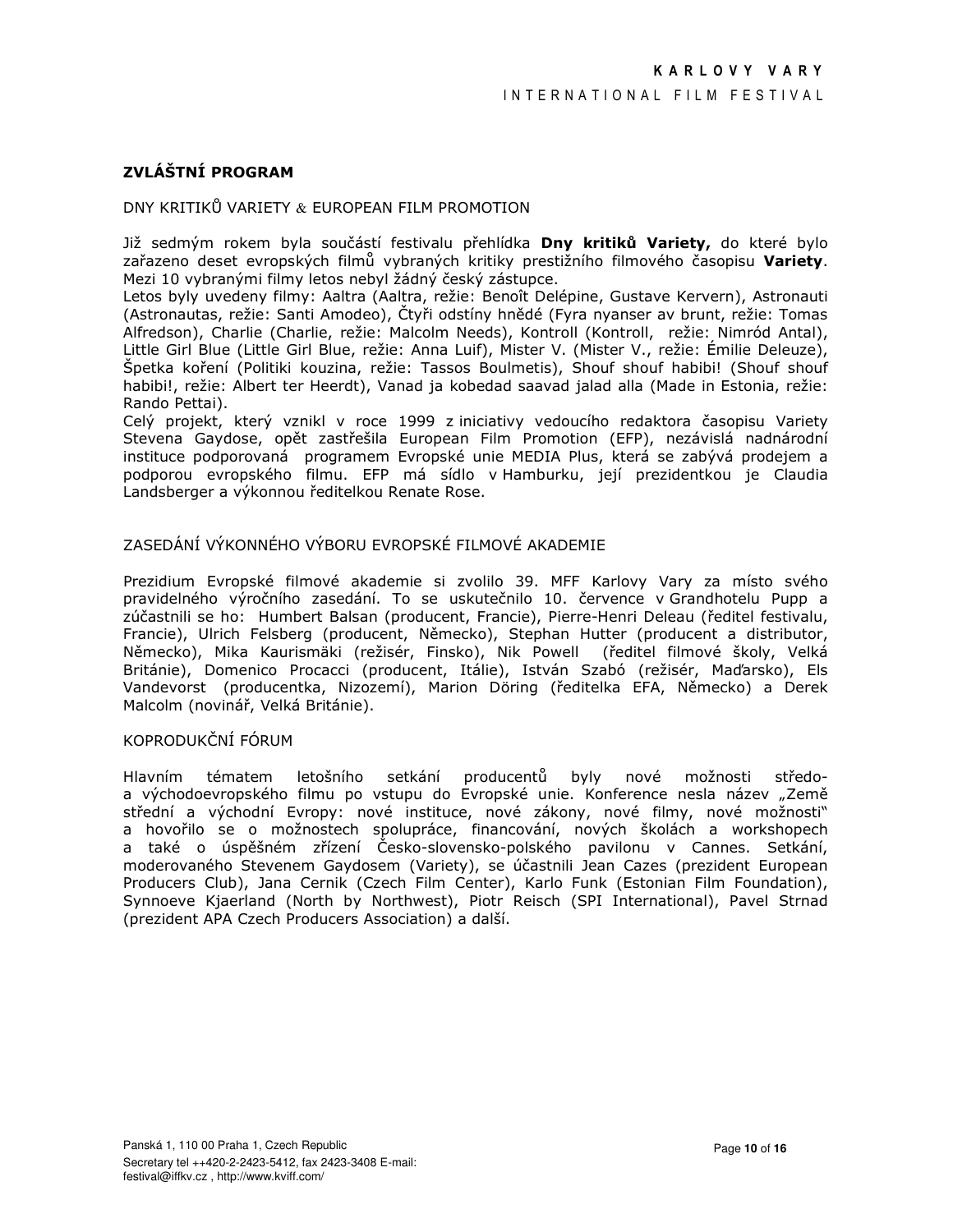## FILMOVÉ SEKCE A RETROSPEKTIVY

### Mezinárodní soutěž celovečerních hraných filmů

Ve shodě se statutem FIAPF (Mezinárodní federace asociací filmových producentů) pro nespecializované festivaly byly do soutěže zařazeny filmy natočené po 1. lednu 2003, které nebyly dosud uvedeny v soutěži jiného mezinárodního festivalu. Z 15 snímků zařazených letos do soutěže mělo na festivalu 12 snímků mezinárodní a 3 světovou premiéru. V hlavním programu byly mimo soutěž zařazeny 3 filmy.

#### Mezinárodní soutěž dokumentárních filmů

Dokumentární filmy zařazené do této soutěže byly rozděleny do dvou kategorií: filmy do 30 minut (8 snímků) a nad 30 minut (12 snímků).

Vedle obou mezinárodních soutěží byly filmy v programu 39. MFF Karlovy Vary zařazeny do tradičních festivalových sekcí Horizonty, Jiný pohled, Na východ od Západu, Fórum nezávislých a České filmy 2003 – 2004. Kromě toho byly letos do programu zařazeny také následující tematické sekce a retrospektivy:

Pocta Miroslavu Ondříčkovi – diváci mohli zhlédnout snímek Vlasy režiséra Miloše Formana, jejž Miroslav Ondříček nasnímal v roce 1979.

Pocta Sergeji Paradžanovovi - jako pocta k nedožitým osmdesátinám tohoto arménského režiséra byl uveden jeho biografický film Barva granátového jablka (1968).

Zvláštní uvedení - v této sekci byly letos uvedeny tyto filmy: Konec tučných let (2004) režiséra Hanse Weingartnera, Táta (2004) režiséra Vladimira Maškova, člena letošní poroty hraných filmů, Král Ubu (2003), v němž hrála další členka této poroty, polská herečka Katarzyna Figura a Kanál Z: Velkolepá posedlost (2004) režisérky Xan Cassavetesové.

Dny kritiků Variety - posedmé letos návštěvníci festivalu zhlédli atraktivní kolekci evropských filmů, které v uplynulém roce nejvíce zaujaly kritiky prestižního časopisu Variety.

## **Retrospektivy**

Deset nejlepších tureckých filmů - retrospektiva představila deset tureckých snímků vybraných na základě ankety uspořádané Ankarskou filmovou asociací, tato retrospektiva měla na MFF KV světovou premiéru.

Zaostřeno na: Katalánský film - 39. MFF uvedl kolekci pěti katalánských filmů

Pocta Johnu Cassavetesovi - retrospektiva představila pět snímků zesnulého amerického režiséra Johna Cassavetese (1929-1989), jednoho z průkopníků nezávislého filmu. Promítnuty byly tyto filmy: Gloria (1980), Minnie a Moskowitz (1971), Opening Night (1977), Stíny  $(1959)$  a **Žena pod vlivem**  $(1974)$ .

Pocta Sergiovi Leonemu - projekcí filmu Tenkrát v Americe (1984) festival připomněl pětasedmdesáté výročí narození předčasně zesnulého režiséra Sergia Leoneho (1929-1989).

2004: Hudební odysea - tato retrospektiva, věnovaná křižovatkám filmu a hudby, představila šest celovečerních filmů, které se věnovaly různým hudebním žánrům.

Tanec pro kameru - v této sekci se představilo šest celovečerních snímků, které různým způsobem zobrazují svět moderního tance.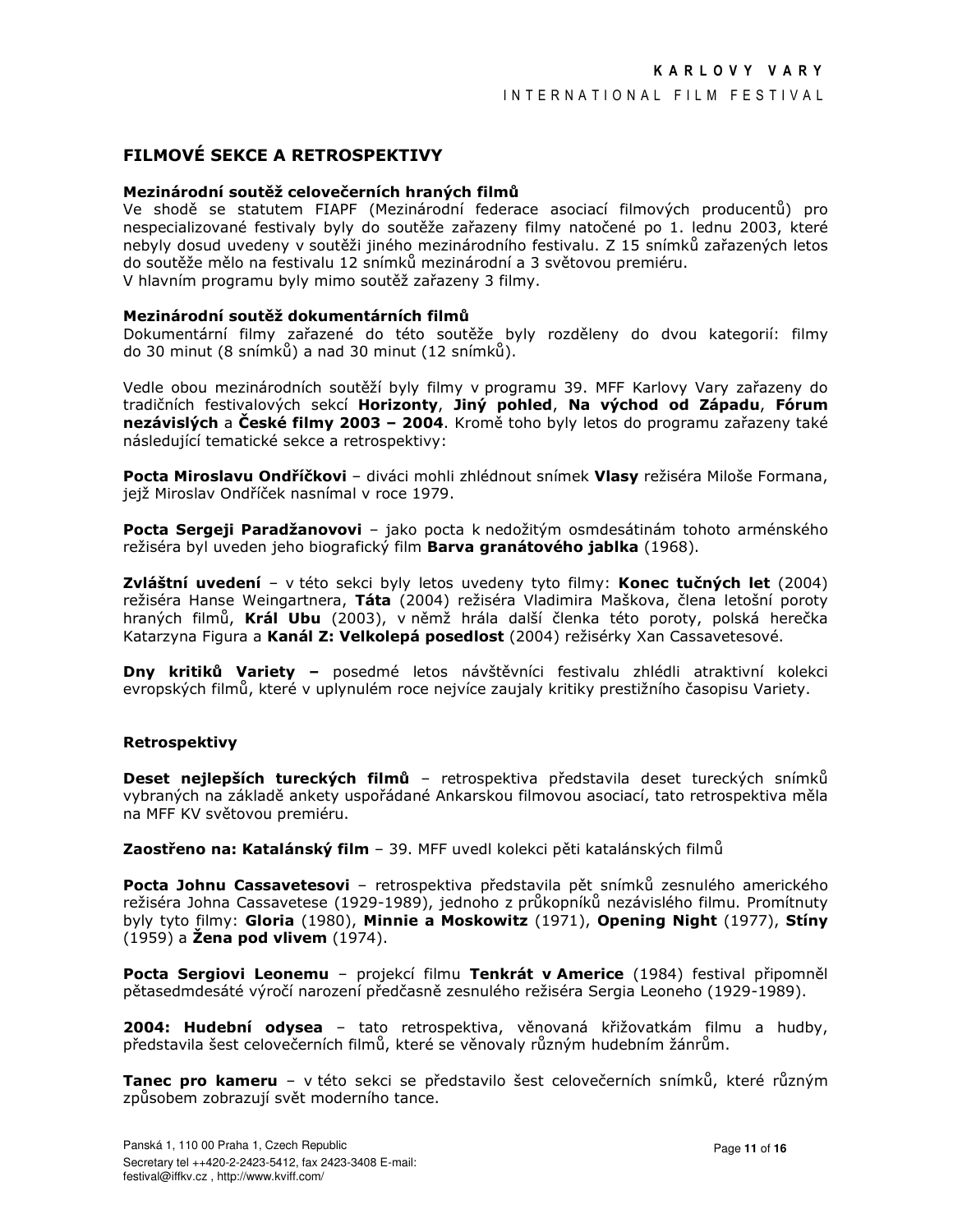Poklady evropských filmových archivů - letos byly uvedeny dva snímky, které vyšly z restaurátorských dílen evropských filmových archivů: španělský film Černé nebe (1951) a maďarský film Kolotoč (1955).

Special Video Screenings - představilo se osm snímků z České republiky, Německa a Itálie

## STATISTIKA 39. MFF KV 2004

#### AKREDITACE

Během 39. ročníku MFF Karlovy Vary 2004 si Festival Pass zakoupilo 6665 diváků. Akreditováno bylo 1294 festivalových hostů, 527 novinářů, 456 filmových tvůrců a 905 filmových profesionálů.

## FILMOVÁ PŘEDSTAVENÍ

V průběhu devíti festivalových dnů se uskutečnilo 416 filmových představení, která navštívilo 123 749 diváků. Většina z nich využila výběru vstupenek na Festival Pass nebo akreditační kartu. V rámci festivalu měli diváci možnost shlédnout ve 13 kinosálech 235 filmů, z nichž mělo 15 snímků světovou, 28 mezinárodní a 5 evropskou premiéru.

## ODDĚLENÍ FILM INDUSTRY

Film Industry oddělení MFF Karlovy Vary se letos stejně jako v minulém roce snažilo svými službami a aktivitami napomoci filmovým profesionálům z celého světa seznámit se s novými filmy, získat kontakty a setkat se s kolegy z dalších společností. V průběhu 39. MFF Karlovy Vary 2004 využívalo služeb oddělení Film Industry 686 producentů, distributorů, sales agentů, zástupců festivalů, filmových institucí i servisních organizací z 361 společností ze 41 zemí (pro srovnání - v loňském roce to bylo 344 lidí z 204 společností). Na festivalu byli reprezentanti 79 filmových festivalů, 29 sales společností, 51 distribučních společností či 82 producentských společností. Vedle početně nejvíce zastoupené České republiky (103 společností), zde bylo nejvíce společností z Německa (40), USA (28), Velké Británie (20) a Francie (18). Své zastoupení měly na festivalu i Austrálie, Island, Japonsko, Korea, Izrael atd. Za všechny společnosti jmenujme alespoň: Adriana Chiesa Enterprises, AFI Fest, Bavaria Film Int., Berlin IFF, Cannes IFF, Cannes Marché du Film, Celluloid Dreams, Fortissimo Film Sales, HBO Films London, Hollywood Classics, Intercinema-Art Agency, MGM Pictures, Miramax Films, Pathé International, Pusan IFF, Shochiku, Telefilm Canada, Toronto IFF, Warner Bros. Pictures Int. Vedle již tradičních akcí, kterých se mohli filmoví profesionálové letos zúčastnit (každodenní industry meetingy, press & industry projekce apod.), bylo realizováno 9 uzavřených industry projekcí nových filmů (zejména českých), které nedávno měly nebo teprve budou mít premiéru a nebyly uvedeny v oficiálním programu festivalu. Producenti a distributoři představili zahraničním sales agentům, distributorům a zástupcům festivalů např. filmy Horem pádem, Non Plus Ultras, Vaterland, Žralok v hlavě, Tatínek a další). Filmoví profesionálové měli příležitost se také seznámit s možnostmi distribuce českých filmů v USA (prezentace amerického distributora Neila Friedmana); s novými digitálními technologiemi pro tvorbu, výrobu a distribuci filmů; aktivitami MEDIA Desk Česká republika; s novým tréninkovým programem North by Northwest - East of Eden; s novým "project" katalogem společnosti Moonstone, která přispívá k podpoře rozvoje evropských režisérů a scénáristů apod.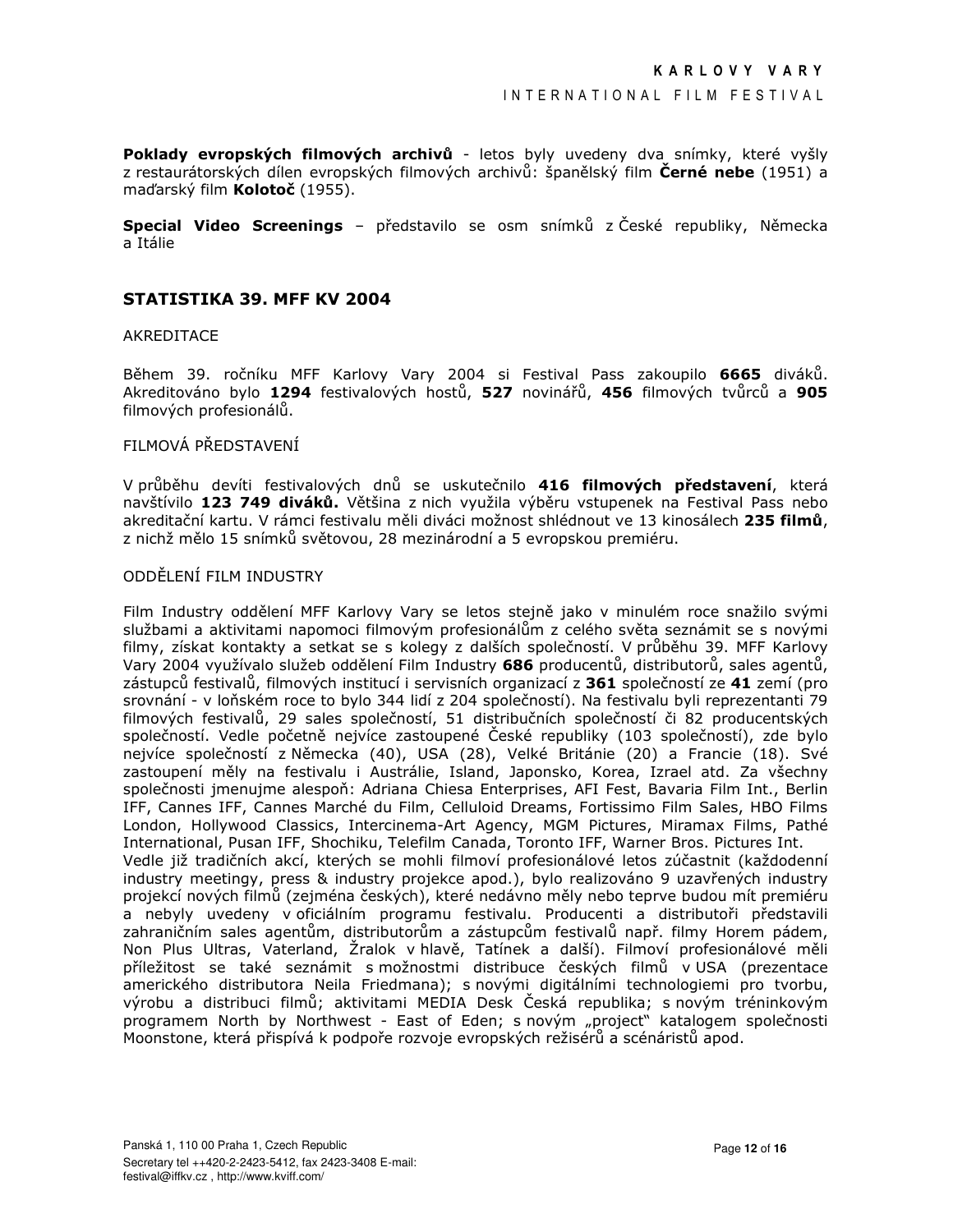## MEDIA DESK ČESKÁ REPUBLIKA

České zastoupení programu Evropské unie MEDIA, MEDIA Desk Česká republika uspořádala v průběhu 39. ročníku MFF řadu akcí. První z nich byl MEDIA Training Mini-Market, kde se v České republice poprvé představila řada projektů zaměřených na další vzdělávání filmových profesionálů – např. Moonstone, Arista, ACE, EAVE. Čeští filmaři tak měli možnost seznámit se s jejich obsahem doslova z první ruky.

Ve spolupráci s Ministerstvem kultury a s Evropskou audiovizuální observatoří uspořádala MEDIA Desk odborný seminář zaměřený na vývoj evropského audiovizuálního trhu v roce 2003 spojený s diskusí o zajišťování dat právě pro účely mapování trhu. Zájem o seminář byl velký, zejména mezi filmovými institucemi z nových členských zemí EU. Pro filmové, DVD a videodistributory byl určen seminář o možnostech podpory, které nabízí program MEDIA pro distribuci evropských filmů. Jako přednášející zde vystoupili přímo zástupci MEDIA z Bruselu Hughes Becquart a Chris Miller. Především mladým evropským producentům byla určena ACE Producer's Breakfast.

## KOMENTOVANÉ KINO

V rámci 39. MFF KV se ve spolupráci se Sjednocenou organizací nevidomých a slabozrakých (SONS) uskutečnila komentovaná projekce filmu Jana Hřebejka Horem pádem. Projekce, která byla součástí projektu Kino bez bariér, umožnila filmový zážitek nevidomým a slabozrakým divákům.

#### **INTERNET**

Internetové zpravodajství 39. ročníku festivalu (http://www.kviff.com) bylo vytvářeno dle osvědčeného modelu z minulých let - komplexní, informačně obsáhlé stránky s bohatou a funkční grafikou: aktuality z dění na festivalu, katalog filmů včetně fotografií, diskuse k jednotlivým filmům atd. Většinu klíčových informací bylo možno díky rozsáhlému administračnímu systému zobrazovat na internetu okamžitě po jejich napsání.

Stejně jako v předchozích letech i letos byly festivalové stránky doplněny o WAP verzi. Návštěvníci tak mohli pohodlně přes telefon sledovat aktuální festivalové dění, rezervovat či zaplatit vstupenky, atd.

V databázi uživatelů bylo letos zaregistrováno 7 942 uživatelů, což představuje ve srovnání s loňským rokem cca 10% nárůst.

Publikováno bylo více než 250 článků, aktualit a zpráv, téměř 200 fotografií v oficiální festivalové fotogalerii. Opět byl zprovozněn fotoservis, který poskytoval novinářům snímky v tiskové kvalitě prostřednictvím internetových stránek, a to nejen z oficiální festivalové fotogalerie, ale i z katalogu filmů.

Internetové stránky 39. ročníku festivalu si během 10 dnů jeho konání prohlédlo přes 33 000 návštěvníků z 19 000 unikátních IP adres. Zobrazeno bylo téměř 560 000 stránek, které vvaenerovaly více jak 5 480 000 hitů. Přeneseno bylo více než 48 GB dat.

#### **WAP**

Společnost Eurotel Praha, spol. s r.o. nabídla i v letošním roce festivalovým návštěvníkům bohatou nabídku služeb na svém mobilním a internetovém portálu Eurotel Live! Již tradičně mohli návštěvníci rezervovat vstupenky do kinosálů pomocí unikátní WAP rezervace nebo za pomoci operátora linky Eurotel Asistent 1188. Stejně jako vloni, mohli zákazníci společnosti Eurotel platit i letos za vstupenky přímo ze svých mobilních telefonů. Do předposledního dne festivalu, 9. 7. 2004, si diváci rezervovali více než 15 500 vstupenek přes WAP a dalších více než 2 800 prostřednictvím služby Eurotel Asistent. Nejvíce rezervací bylo zaznamenáno v pondělí, 5. 7. 2004, kdy bylo přes WAP a Eurotel Asistent rezervováno téměř 3 500 vstupenek. Prostřednictvím mobilních plateb se prodalo téměř 2 500 vstupenek.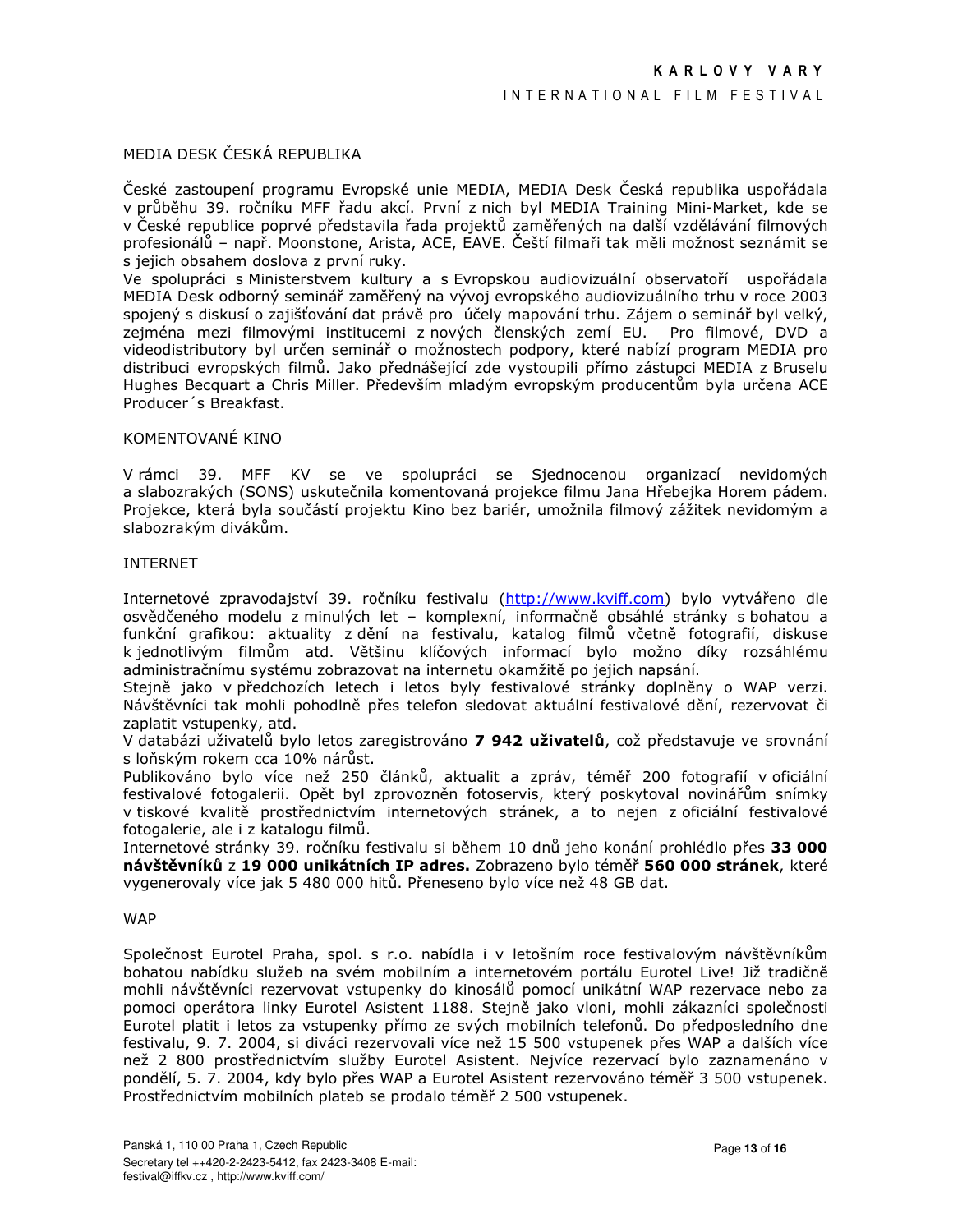# SEZNAM NEJDŮLEŽITĚJŠÍCH MÉDIÍ PŘÍTOMNÝCH NA FESTIVALU

#### **DENÍKY**

Novinar Daily - Bulharsko, Blesk - Česká republika, Britské listy - Česká republika, České noviny - ČTK - Česká republika, Deníky Bohemia - Česká republika, Hospodářské noviny -Česká republika, Karlovarské noviny - Česká republika, Lidové noviny - Česká republika, Metro - Česká republika, MF Dnes - Česká republika, Plzeňský deník - Česká republika, Právo - Česká republika, L'Humanité - Francie, Večernji list - Chorvatsko, Vjesnik - Daily News - Chorvatsko, Sanbad pratidin/Sahara time - Indie, La Repubblica - Itálie, Index -Maďarsko, Magyar Hirlap - Maďarsko, Népszabadság - Maďarsko, Népszava - Maďarsko, Frankenpost - Německo, Frankfurter Neue Presse - Německo, Schwabisches Tagblatt - Německo, Süddeutsche Zeitung - Německo, Dziennik Lódzki - Polsko, Trybuna Daily -Polsko, Kommersant - Rusko, Komsomolskava Pravda - Rusko, Komsomolskava Pravda, St. Petersburg - Rusko, Rossiyskaya Gazeta - Rusko, Russki Kurier - Rusko, Vedomosti - Rusko, **PRAVDA** - Slovensko, **SME** - Slovensko, **Koha Ditore** – Srbsko a Černá Hora, Politika - Srbsko a Černá Hora, MILLIYET - Turecko, Los Angeles Times - USA, The Hollywood Reporter - USA, The Guardian - Velká Británie, The Scotsman - Velká Británie

## **ČASOPISY**

Signis Media - Belgie, Filmové listy - Česká republika, Aluze - Česká republika, Bazooka -Česká republika, **Benefit** - Česká republika, **Biograph** - Česká republika, Cinema - Česká republika, Český-Boehmen Expres - Česká republika, Divadelní Noviny - Česká republika, **Dolce Vita** - Česká republika, **DVD Movie** - Česká republika, **Elle** - Česká republika, Esquire - Česká republika, **Film a doba** - Česká republika, **Filmový přehled** - Česká republika, **Fleš** čtrnáctideník UK - Česká republika, Foto a video - Česká republika, Harper's Bazaar -Česká republika, **Horizont** - Česká republika, **Hořické noviny** - Česká republika, **Host** -Česká republika, **Hudební rozhledy** - Česká republika, **Hvězdný víkend** - Česká republika,<br>Chvilka pro tebe - Česká republika, Instinkt - Česká republika, Katka - Česká republika, KM - magazín - Česká republika, Korona - Česká republika, Labyrint Revue - Česká republika, Literární noviny - Česká republika, Megazin - Česká republika, METROPOLIS -Česká republika, MF Plus - Česká republika, Mladý svět - Česká republika, Napsáno životem - Česká republika, Nedělní svět - Česká republika, NT Mlejn - Česká republika, **ORER magazine** - Česká republika, Parlamentní zpravodaj - Česká republika, Prager Zeitung - Česká republika, Pražská pětka - Česká republika, Premiere - Česká republika, Promenáda - Česká republika, Redhot - Česká republika, Report - Česká republika, Respekt - Česká republika, Rytmus života - Česká republika, Shot! - filmový magazín -Česká republika, Spa Life - Česká republika, Spy - Česká republika, Story - Česká republika, Svět DVD - Česká republika, Teologie a společnost - Česká republika, The Prague Post -<br>Česká republika, Think Again - Česká republika, Time In - Česká republika, TO -Čtrnáctideník - Česká republika, Top Víkend Magazín - Česká republika, Trafalgar - Česká republika, TV Magazín - Česká republika, Týden - Česká republika, Týdeník Karlovarska -Česká republika, Týdeník Květy - Česká republika, Týdeník Rozhlas - Česká republika, Týdeník Televize - Česká republika, Umělec - Česká republika, Universum, Portál, s.r.o. - Česká republika, Xantypa - Česká republika, YELLOW - Česká republika, Zionmag - Česká republika, Eesti Ekspress - Estonsko, Me Naiset Magazine - Finsko, ANIMELAND -Francie, Cine Poche - Francie, Citizen K - Francie, Le Film Francais<br>- Francie, Objectif cinema - Francie, Salut - Francie, UBI - Cinema International - Francie, Film Monthly - Írán, Land og Synir - Island, TTT - Island, CINEQUANON - Itálie, Il Mese - Itálie, Jura gentium - cinema e globalizazione - Itálie, Panoramiche -Itálie, Business Hungary - Maďarsko, Élet és irodalom/Life and Literatura - Maďarsko, Europe Nouvelle - Maďarsko, Filmkultura - Maďarsko, Magazine - Maďarsko, VOX Mozimagazin - Maďarsko, Blickpunkt Film - Německo, FunK Korespondenz - Německo, PRMAGAZIN - Německo, Schnitt - das Filmmagazin - Německo, Gosc Niedzielny - Polsko,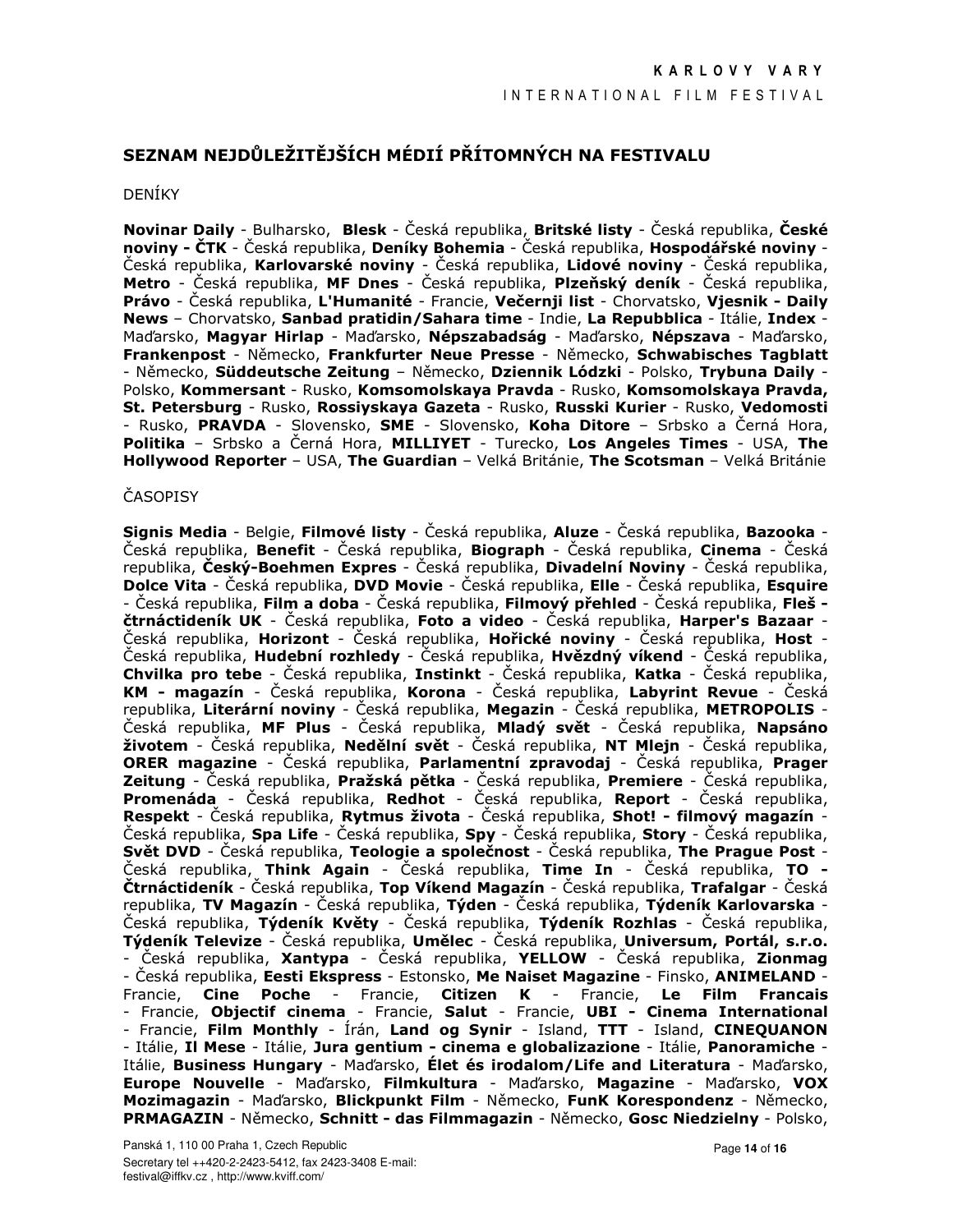#### INTERNATIONAL FILM FESTIVAL

Kino - Polsko, AUGUSTIN - Rakousko, 7 Days - Rusko, Film Art Magazine - Rusko, Ljudi -Rusko, Sinema Magazine - Řecko časopis Markíza – Slovenská republika, Euroreport -Slovenská republika, Eurotelevízia - Slovenská republika, LIVE! Magazine - Slovenská republika, Slovenka - Slovenská republika, Euro-Movies International - Španělsko, BULLETINEN Svensk-Tieckisk-Slovakiska Föreningen - Švédsko, Das Personal - Švýcarsko, World Screen - Taiwan, Altyazi monthly Cinema Magazine - Turecko, Radikal Newspaper - Turecko, TEMPO Magazine - Turecko, Cinema Scope - USA, Filmmaker Magazine - USA, Movieline's Hollywood Life - USA, RTN of America - A Division of Russian Media Group - USA, Variety Los Angeles - USA, Variety New York - USA Eastren European News - EEN - Velká Británie, Empire - Velká Británie, Screen International - Velká Británie, Sight and Sound - Velká Británie, Variety - USA

#### RÁDIA

ARD - Studio Prag - německý rozhlas a TV - Česká republika, Country radio - Česká republika, Český rozhlas - Česká republika, Český rozhlas 7 - Česká republika, Český rozhlas Brno - Česká republika, Český rozhlas Hradec Králové - Česká republika, Český rozhlas Ostrava - Česká republika, Český rozhlas Plzeň - Česká republika, ORF - Česká republika, Radio 1 - Česká republika, Radio Anděl - Česká republika, Radio Egrensis Česká republika, **Radio Free Europe / Radio Liberty** - Česká republika, **Radio Haná** -Česká republika, **Radio Impuls** - Česká republika, **Rádio Vysočina** - Česká republika, **Radio** France Internationale - Francie, RAI - Itálie, Radio Latvia - Litva, TV and Radio Riga -Litva, Deutschlandradio - Německo, Eldoradio 93.0 - Německo, Radio Servis a.s. - Fun Radio - Slovensko, Slovenský rozhlas - Slovensko, Radio Beograd – Srbsko a Černá Hora, Chicago Public Radio - USA, Minneapolis Star-Tribune - USA, BBC World Service Radio - Velká Británie

### TFI FVIZE

ARD - Studio Prag - německý rozhlas a TV - Česká republika, BOX TV, s.r.o. - Česká republika, Česká televize / Czech Television - Česká republika, Kabelová televize Kutná Hora - Česká republika, ORF - Česká republika, Prima TV - Česká republika, Televize Prima - Česká republika, TV Duha - Česká republika, TV Nova - Česká republika, TV Vřídlo - Česká republika, ZAK TV s.r.o. - Česká republika, EURONEWS - Francie, RTL Television GmbH -Německo, ET3 - Řecko, Duna TV - Maďarsko, Kikötö TV - Maďarsko, Telecitta - Itálie, TV and Radio Riga - Lotyšsko, EUROPA EUROPA TV - Polsko, TV Petersburg - Rusko, TV Slavia - Rusko, Slovenská televízia / Slovak Television - Slovenská republika, RTV Slovenia - Slovinsko, Reuters TV - Velká Británie

#### **INTERNET**

Czech On Line a.s. - Česká republika, Filmweb (quick.cz) Český Telecom, a.s. - Česká republika, **IDNES** - Česká republika, **O životě** - Česká republika, www.divadlo.cz -Česká republika, www.filmpub.cz - Česká republika, www.musical.cz - Česká republika, www.vulgo.net - Česká republika, www.nioki.com - Francie, Reporter Associati - Itálie, Mozinet - Maďarsko, www.magyar.film.hu - Maďarsko, www.mozinet.hu - Maďarsko, Film.sk - Slovensko, www.sinema.com - Turecko, Film Scouts - USA, IndieWIRE - USA

## TISKOVÉ AGENTURY

ČTK - Česká republika, Interfax News Agency - Česká republika, ScreenMedia.biz - Francie, AKPA Polska Press - Polsko, Rompres - Rumunsko, ITAR-TASS - Rusko, Tanjug News Agency – Srbsko a Černá Hora, Agencia EFE - Španělsko